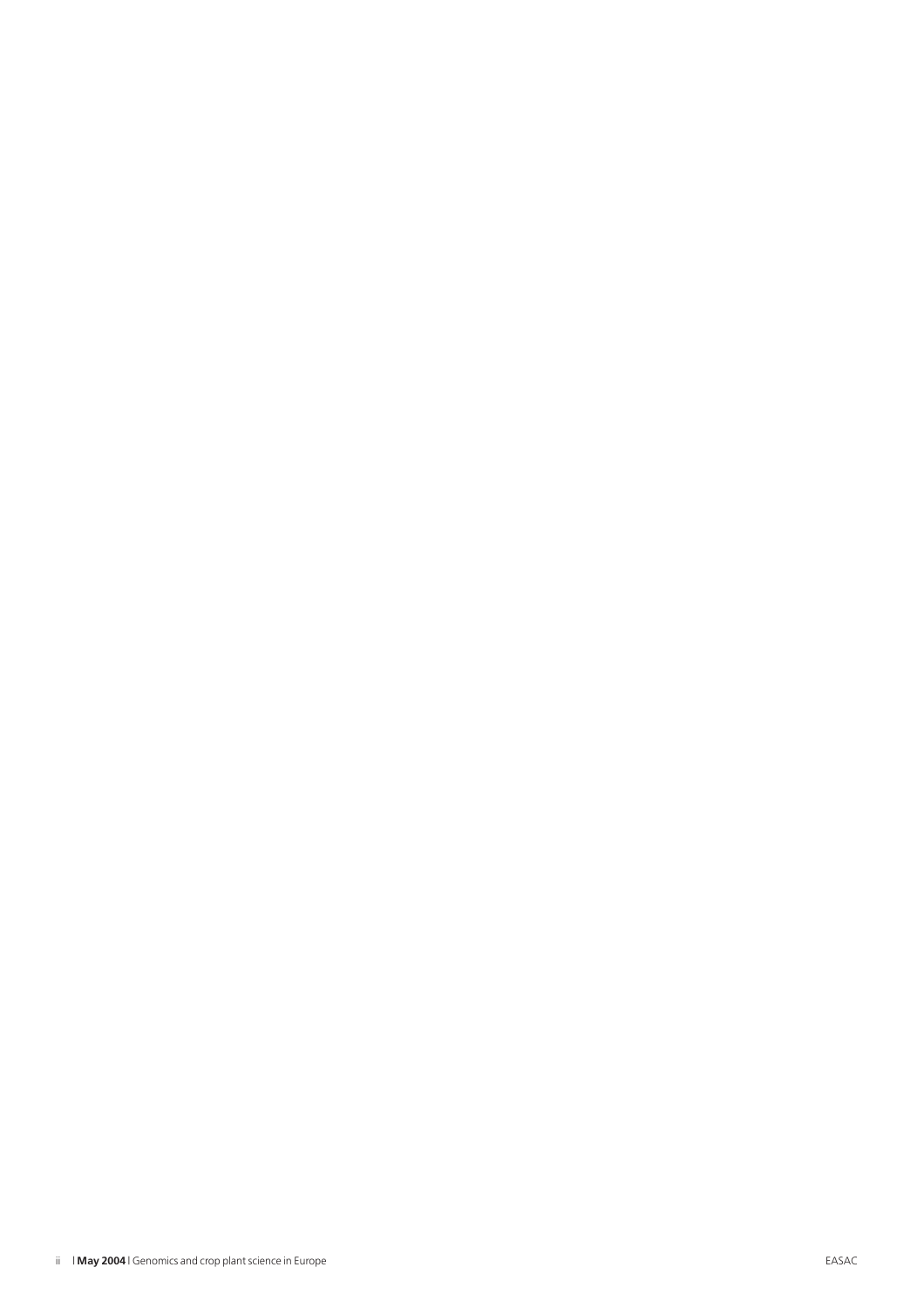## **Genomics and crop plant science in Europe**

### **Contents**

|                                       |                                                                                         | Page                |  |  |
|---------------------------------------|-----------------------------------------------------------------------------------------|---------------------|--|--|
| <b>Preface</b>                        |                                                                                         |                     |  |  |
| <b>Summary</b>                        |                                                                                         |                     |  |  |
| 1                                     | Introduction                                                                            | 3                   |  |  |
| 2                                     | Why is innovation in plant breeding important for Europe?                               | 5                   |  |  |
| 3                                     | What has been the recent history?                                                       | 7                   |  |  |
| 4                                     | What are the opportunities for R&D in the EU over the next 10-20 years?                 | 9                   |  |  |
|                                       | Knowledge-based crop breeding<br>(1)                                                    | $\mathsf 9$         |  |  |
|                                       | (ii) Sustainability<br>(iii) New green industries and premium agriculture               | $\overline{9}$<br>9 |  |  |
|                                       |                                                                                         |                     |  |  |
| 5                                     | <b>Current state of plant genomics research</b>                                         | 11                  |  |  |
| 6                                     | <b>Research priorities: technologies</b>                                                | 13                  |  |  |
|                                       | (i) Genome sequencing                                                                   | 13                  |  |  |
|                                       | (ii) Proteomics                                                                         | 13                  |  |  |
|                                       | (iii) Metabolomics<br>(iv) Bioinformatics                                               | 14<br>14            |  |  |
|                                       | (v) Transfer of knowledge to crop improvement: molecular breeding                       | 14                  |  |  |
|                                       |                                                                                         |                     |  |  |
| 7                                     | Research priorities: definition of target genes and traits                              | 15                  |  |  |
|                                       | (i) Exploitation of natural diversity                                                   | 15                  |  |  |
|                                       | (ii) Comparative genomics                                                               | 16                  |  |  |
|                                       | (iii) Improvement of crop stress resistance                                             | 16                  |  |  |
| 8                                     | Research priorities: definition of genomic targets for biodiversity                     | 17                  |  |  |
|                                       | (i) Molecular systematics and taxonomy                                                  | 17                  |  |  |
|                                       | (ii) Applications in characterising biodiversity                                        | 17                  |  |  |
|                                       | (iii) Seed banks and their international role                                           | 17                  |  |  |
| 9                                     | Policy constraints on novel applications: non-food uses of crops                        | 19                  |  |  |
|                                       | Biopackaging<br>(1)                                                                     | 19                  |  |  |
|                                       | (ii) Wheat secondary products                                                           | 19                  |  |  |
|                                       | (iii) Composite materials                                                               | 19                  |  |  |
|                                       | 10 Providing the right conditions for crop plant genomics research and its applications | 21                  |  |  |
|                                       | (i) Cost benefit issues for choice of public investment in research                     | 21                  |  |  |
|                                       | (ii) Supporting private investment and meeting EU competitiveness goals                 | 21                  |  |  |
|                                       | (iii) Education and training                                                            | 21                  |  |  |
|                                       | (iv) Public-private relationships and knowledge transfer                                | 21                  |  |  |
|                                       | (v) Intellectual property rights<br>(vi) Building public trust                          | 22<br>23            |  |  |
|                                       | 11 The global policy domain                                                             | 25                  |  |  |
|                                       |                                                                                         | 27                  |  |  |
| 12 Developing the strategic framework |                                                                                         |                     |  |  |
| <b>Annex 1 References</b>             |                                                                                         |                     |  |  |
| <b>Annex 2 Working Group</b>          |                                                                                         |                     |  |  |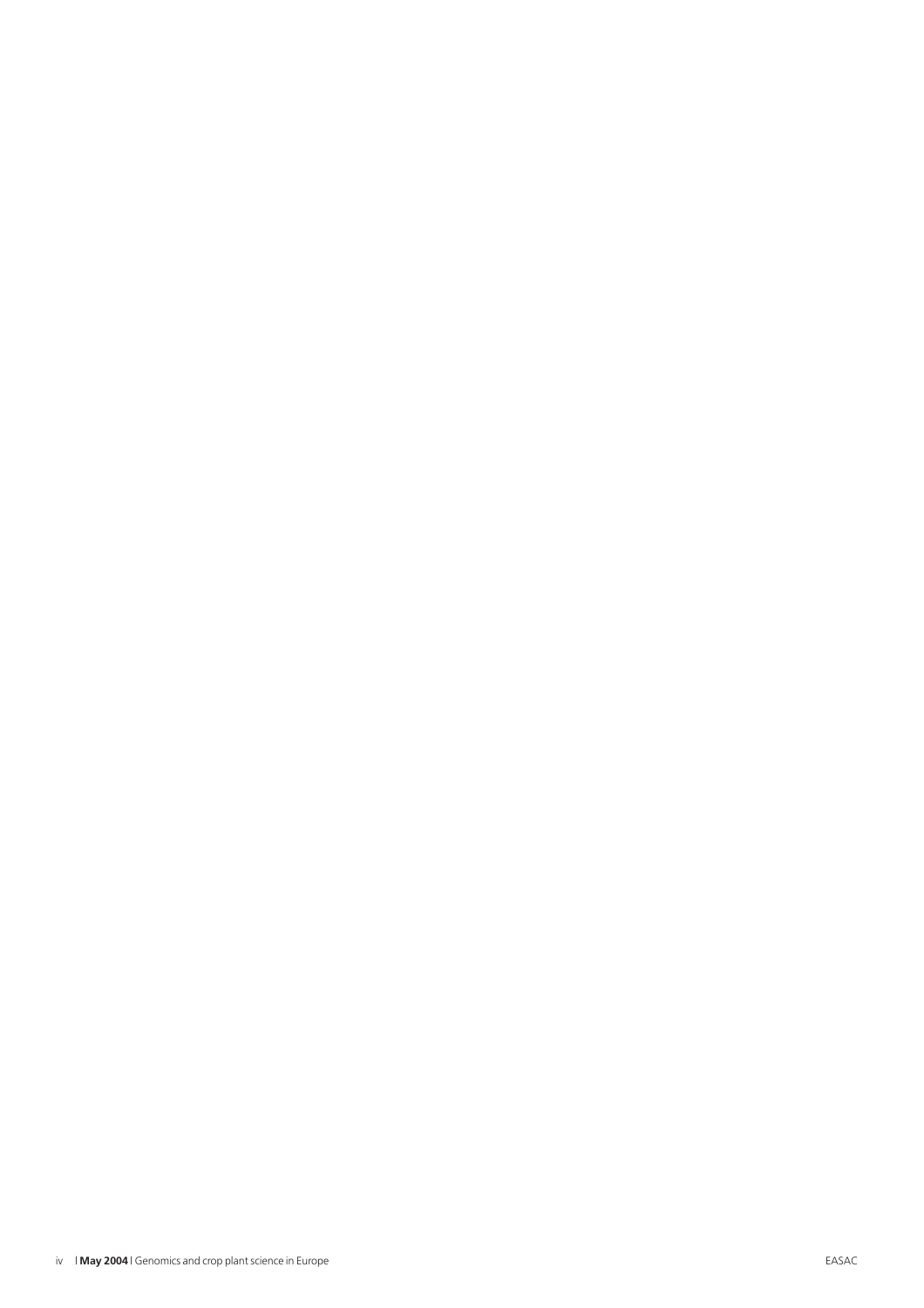#### **Preface**

At a time when the new science of genomics is opening up all sorts of possibilities for practical advances in several major areas of activity, it is important that Europe is positioned both to participate in the science and to benefit from the advances. Indeed, Europe must be able not just to participate but to compete globally. This is particularly true for agriculture and plant breeding.

Europe is suffering serious problems in agriculture and the environment – weaknesses in the farming industry, uncertain consumer confidence in its products, damage to the environment from intensive use of fertilisers and pesticides. This report describes how genomics research provides a flexible resource to develop more productive and environmentally sustainable crop systems and new green industries dedicated to land reclamation, production of renewable energy and chemical feedstocks. The report concentrates on genomics research for conventional agriculture and plant breeding rather than for the genetic modification of plants through manipulation of individual genes, which is a separate issue that has already been widely discussed both in the scientific literature and elsewhere.

The strategic opportunities for agriculture may be greatly enhanced by scientific advances linking complex genetic traits to crop yield and quality. But fragmentation of European plant genomics research has led to duplication of effort and waste of resources. Innovation goals can best be achieved by appropriate funding and integration of research across the European Union (EU). In order to

build competitiveness in plant breeding and to retain companies active in research and development within the EU, the report calls for a coherent vision in crop genomics, with improved coordination of multidisciplinary programmes alongside investment in model plant research, promotion of public-private partnership and attention to a range of important generic elements that underpin research and innovation. Our messages are directed to policy makers and opinion leaders in the Commission, Parliament and Member States. We recognise the commitment already made by the ERANet and Technology Platform initiatives.

EASAC – the European Academies Science Advisory Council – is a means for the science Academies of Europe to work together to provide expert, independent advice at EU level about the scientific aspects of public policy issues. This report, undertaken at EASAC's own initiative and expense and led on behalf of EASAC by the Accademia Nazionale dei Lincei, is a contribution to what we regard as an extremely important area of policy. We are distributing the report widely and will work further with the relevant institutions and individuals to stimulate discussion and resolution of these key issues for Europe.

On behalf of EASAC and the Accademia Nazionale dei Lincei, I should like to thank most warmly the members of the working group that produced this report (listed in Annex 2) and others who contributed to the project by submitting evidence, meeting with the working group and in other ways facilitating its progress.

> Professor Edoardo Vesentini Vice-Chairman, EASAC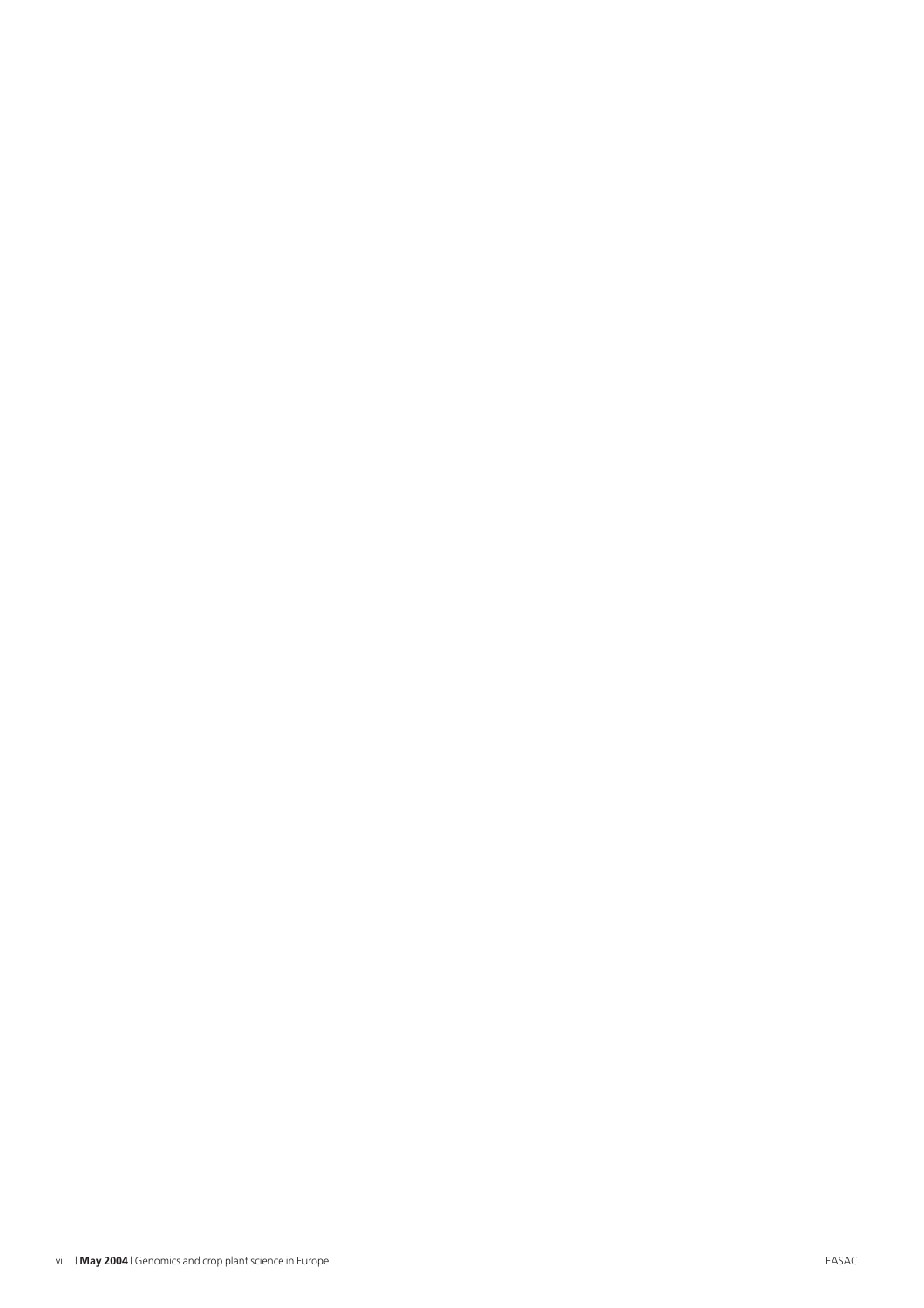#### **Summary**

EASAC launched this study on crop plant sciences in 2003 to highlight the contribution of genomics research to conventional plant breeding of food and non-food crops. Genomics research has the potential to open up new applications in both conventional agriculture and GMO-based agriculture. The promotion of a range of innovative approaches to plant breeding is fundamental to European needs for enhancing agricultural productivity and sustainability and for food security, diet and health, environmental safety and novel crops. In this report we concentrate on the issues arising from genomics research for conventional agriculture and plant breeding rather than for the genetic modification of plants through manipulation of individual genes, which is a separate issue that has already been widely discussed both in the scientific literature and elsewhere.

Advances in plant genomics research have opened a new era in plant breeding where the linkage of genes to traits inspires more efficient and predictable breeding approaches. European agriculture will take advantage of these new opportunities only if a coherent EU science and innovation strategy is developed to integrate currently fragmented research efforts, to tackle barriers to progress, to focus on reduction to practice, and to allow technology and information to be presented to plant breeders in a suitably practicable form.

The emerging research opportunities, coupled with societal and market demand, bring into range important new objectives for:

- **·**improved plant breeding for diversified and healthy crops, and enhanced nutritive levels of food;
- **·**sustainable systems, characterised by high yielding, high quality, low input agriculture, and preparing for climate change;
- **·** new green industries dedicated to land remediation and reclamation, and to the production of renewable energy sources and chemical feed stocks, biomaterials, bioreactors;
- **·** the establishment of partnership with developing countries.

In order to strengthen EU capabilities to attain these objectives, genomics research is required across a broad front:

**·**setting up high throughput technology platforms for genome sequencing, transcriptomics, proteomics, metabolomics, informatics, including procedures integrating functional genomics with cell biology;

- **·** definition of target genes associated with plant processes and traits, and concerning growth, development, reproduction, photosynthesis, responses to environmental conditions and pathogens, and formation of specialised structures;
- **·** characterisation of biodiversity, including its measure and application to search for new biologically active compounds of plant origin.

While these priorities may be equally recognised by other countries (particularly in North America and Asia), the EU must be actively involved in order to serve local needs in plant breeding and also to remain globally competitive. Several genomics research initiatives are currently running in EU Member States. Nevertheless, there is a pressing need for better, shared, awareness of the ongoing activities in order to identify the possibilities for improved coordination; joint, multidisciplinary, programmes; funding of gaps; and avoidance of unhelpful duplication. There must also be resolution of the inadvertent constraints on research activities and the application of the results, occasioned by other EU legislation (for example energy, chemicals, and recycling policies). Furthermore, promoting cohesion in public funding for the priorities of plant science, and the linkage to plant breeding, must be accompanied by attention to the generic elements that underpin efforts in research and innovation: building public trust, education and training, protection of intellectual property, promoting publicprivate partnership and the retention of R&D-intensive companies within the EU.

#### **Main recommendations**

- 1 A major opportunity exists for EU policy-makers, across the Commission, Parliament and Council of Ministers, to capitalise on the new era in plant genomics research by developing a coordinated strategy for identifying and resourcing multidisciplinary research priorities in crop biology and crop improvement. There are two major goals for the reduction to practice: from genomics research on model plants to crops; and from crop science to crop breeding.
- 2 We strongly recommend that a coherent European Commission research strategy be developed that integrates and balances the work carried out on enabling technologies, process-oriented goals (such as genome sequencing, construction of marker libraries) and problem-oriented goals (identification of genes related to particular functions and traits). DG Research should also outline a longer-term research strategy and set a benchmark for EU investment by comparison with projected North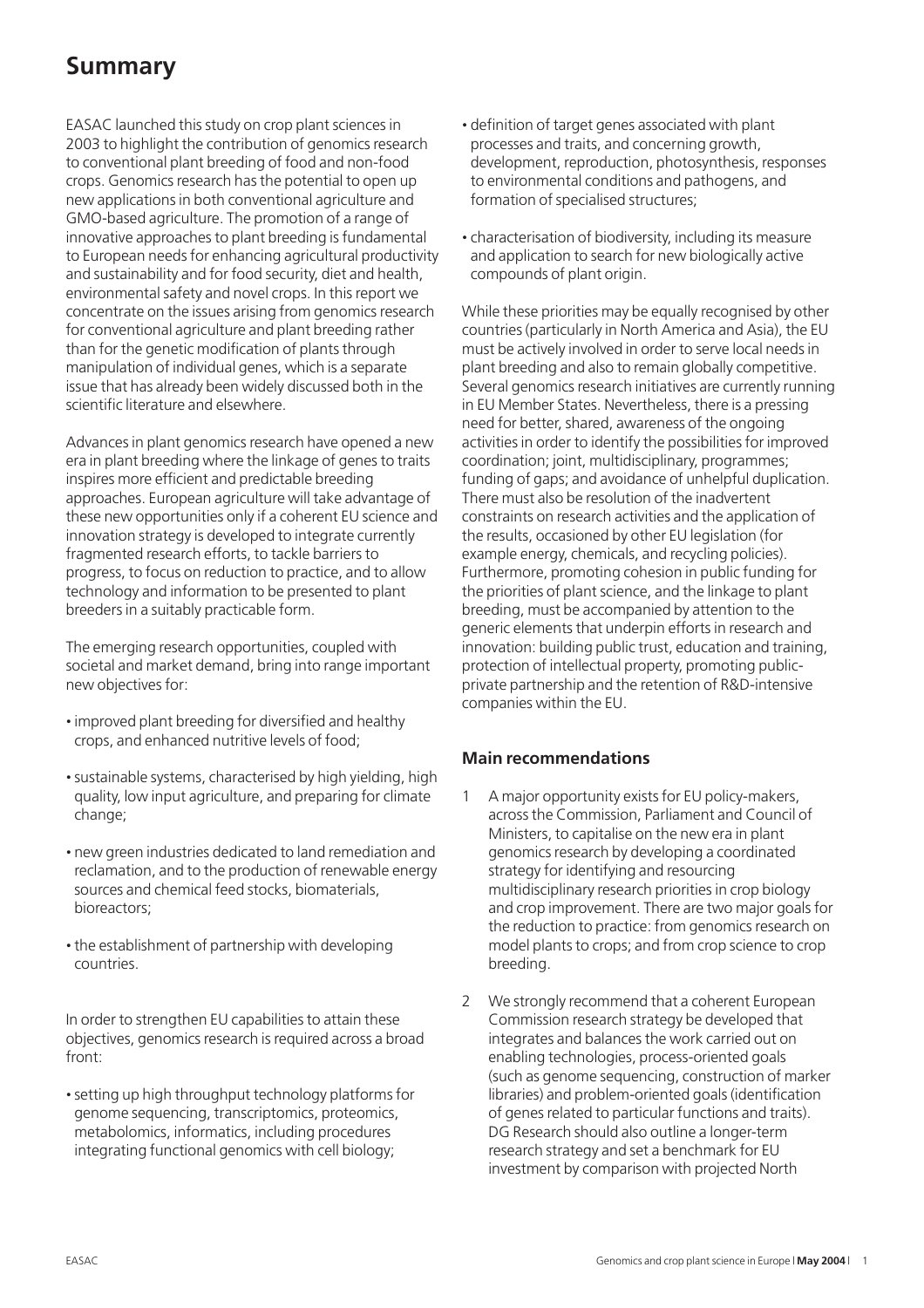American spending on plant science. The coordinated research agenda in support of European innovation and competitiveness will need to be supported by increased recognition of the importance of maintaining repositories of seeds, cultivars and varieties. We support calls for the establishment of a network of European and international Banks preserving cultivars and varieties of wild relatives.

- 3 We also strongly recommend that in addition to research dedicated to food crop breeding, a renewed effort to develop a coordinated policy in support of new green industries, based on transnational research and considering activities dedicated to remediation, renewable energy and natural product biosynthesis, be implemented. This strategic coherence will require the active involvement of several Directorates-General in addition to DG Research, eg Agriculture, Enterprise, Environment, Health and Consumer Protection.
- 4 We welcome and encourage the ERANet Plant Genomics (ERA-PG) Project goals of clarifying current individual national efforts and developing impetus for connectivity. Accelerating ERA-PG progress will require both DG Research and Member State commitment to identify and resolve impediments to coordination such as national differences in publicprivate sector relationships – as well as the means to build critical mass.
- 5 We also welcome the Plant Genomics Technology Platform and urge the European Commission together with the Council of Ministers to ensure that this is fully supported by stakeholders – to confirm priorities for social needs, and to develop options for facing key challenges such as consumer engagement and science-based regulation, as well as exploring research opportunities.
- 6 In consequence of ERA-PG and the Technology Platform, the Commission, led by DG Research, must now rapidly define priorities and resources for plant science in Framework Programmes 6 and 7, including options for training, involvement of the private sector and EU-international collaborations. More broadly, it is also timely to consider the basic research opportunities in plant science within the context of current developments on the European Research Area and European Research Council.
- 7 In making the case for new research investments, it is important for all funders and researchers to consider relative cost-benefit issues and whether current resources are appropriately structured – for example with respect to an appropriate balance between efforts in research institutions and university departments, and for the revival of public plant breeding activities.
- 8 In addition to identifying research priorities for new agriculture systems in the expanded EU, it will be important for both the Commission and Parliament to consider the potential for technology partnerships with developing countries, where they contribute to the achievement of EU objectives. Identification of how the EU can support skills and training as part of capacity building worldwide is particularly relevant.
- 9 It is essential to understand the potential for EU policy development in, for example, energy, chemicals and recycling, to have the unintended consequence of restricting research opportunities and their application (food and non-food crops). This is, again, an issue for multiple DGs and Parliament. These broader concerns must be incorporated within the ongoing work of the Technology Platform.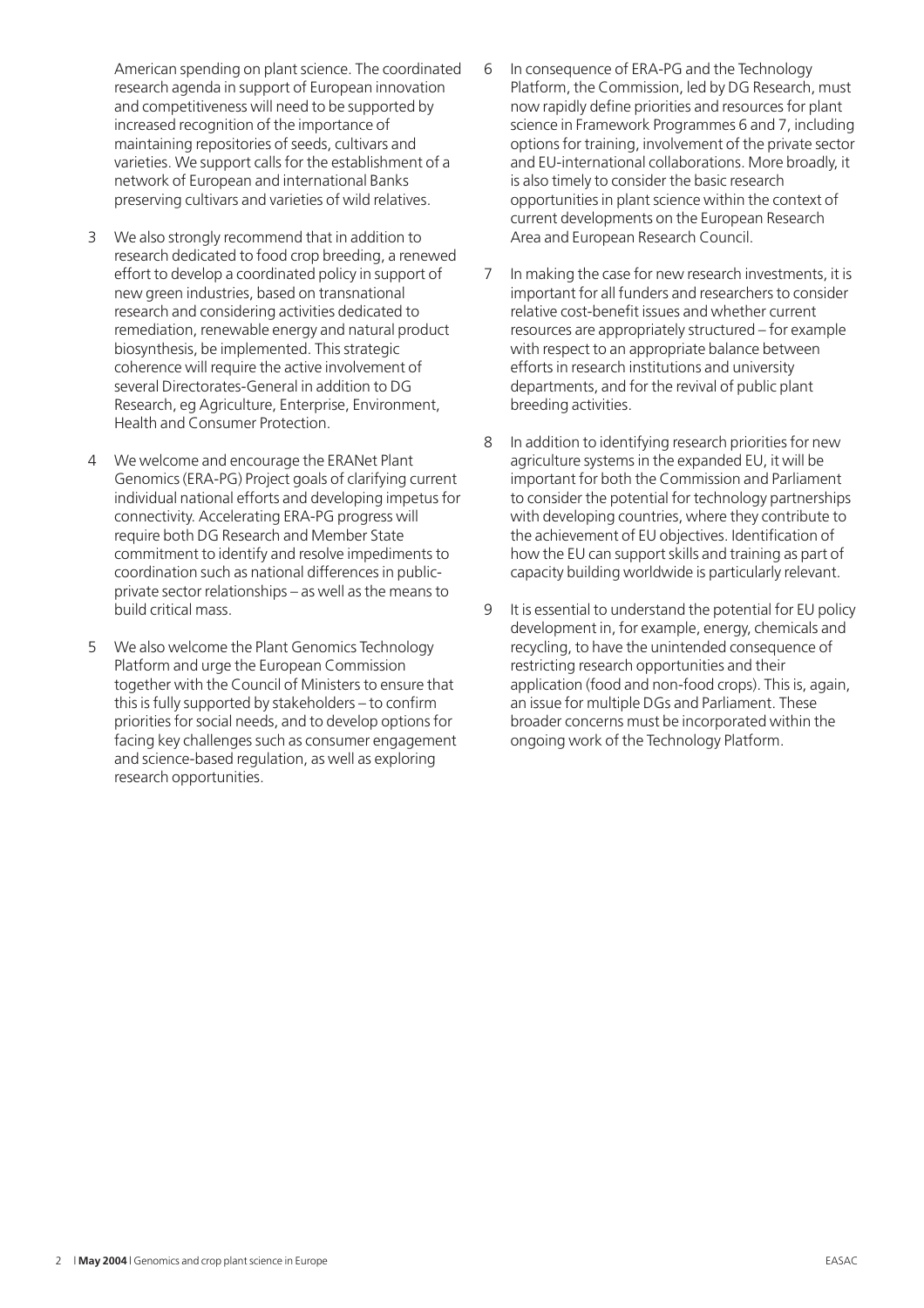#### **1 Introduction**

European agriculture faces conflicting pressures – to increase farmers' income; to respond to consumer demands for food safety, quality and diversity; and to safeguard and sustain natural resources in general, and particularly those on which agriculture depends. The coming decades will require increasing global agricultural production, with reduced inputs, and with a smaller environmental footprint. Promotion of innovation is fundamentally important in addressing these needs for enhancing agricultural productivity and sustainability across a broad front – food safety and security, diet and health, environmental safety and novel crops – and for capitalising on a range of new opportunities in plant science (Porceddu, 1999).

The European Union faces strategic challenges in clarifying its agenda for research and application. The joint European Commission - US Task Force (US-EC Task Force on Biotechnology Research, 2001) noted that fundamental plant processes – growth, development, reproduction, photosynthesis and the responses to environmental conditions and pathogens – are central to nearly every agricultural issue facing society, and yet, surprisingly, little is known about the molecular biology behind these essential processes. Currently, several individual initiatives in genomics research have been proposed, but a better and shared awareness is necessary if the EU authorities are to determine the opportunities for coordination and partnership across Member States and between the public and private sectors.

To address some of these EU strategic issues, EASAC launched in 2003 this study on crop plant genomics – the set of knowledge and technologies that allows the understanding of structural and functional aspects of the crop plant genomes of greatest relevance to the EU. The study focuses on how knowledge of genomes of major crops contributes to conventional plant breeding for the generation of new cultivars with particular characteristics, for improving crop husbandry, and in support of postharvest technologies (for example, food processing). The study does not concern the application of genomics research to the genetic modification of plants through manipulation of individual genes (a review of current R&D on GM plants in Europe was published by the European Commission, Joint Research Centre in 2003).

The terms of reference for the study were:

- **·** to summarise the current state of genomics research related to the major crop plants in the EU, and the potential application of this research to conventional plant breeding, crop husbandry and post-harvest conservation and processing;
- **·** to make recommendations about future research priorities and research requirements, particularly in the public sector, and to identify the key elements of an EU strategy for crop plant genomics over the next 15 years;
- **·** to review the competitive position of the EU in the science of crop plant genomics and in its applications, and to make recommendations as necessary for strengthening capability in this area.

The study was carried out by a working group appointed by EASAC and chaired by Professor Gian Tommaso Scarascia-Mugnozza; the full membership is given in Annex 2. The members participated in their individual capacity and not as representatives of their organisations. The draft report was reviewed by the EASAC Council and Biotechnology Strategy Group. During the course of this study, a call for evidence was published on the EASAC website and key stakeholders were individually contacted. We are most grateful to those who assisted us in this way. The external feedback was incorporated during Working Group deliberations as part of the research on key issues.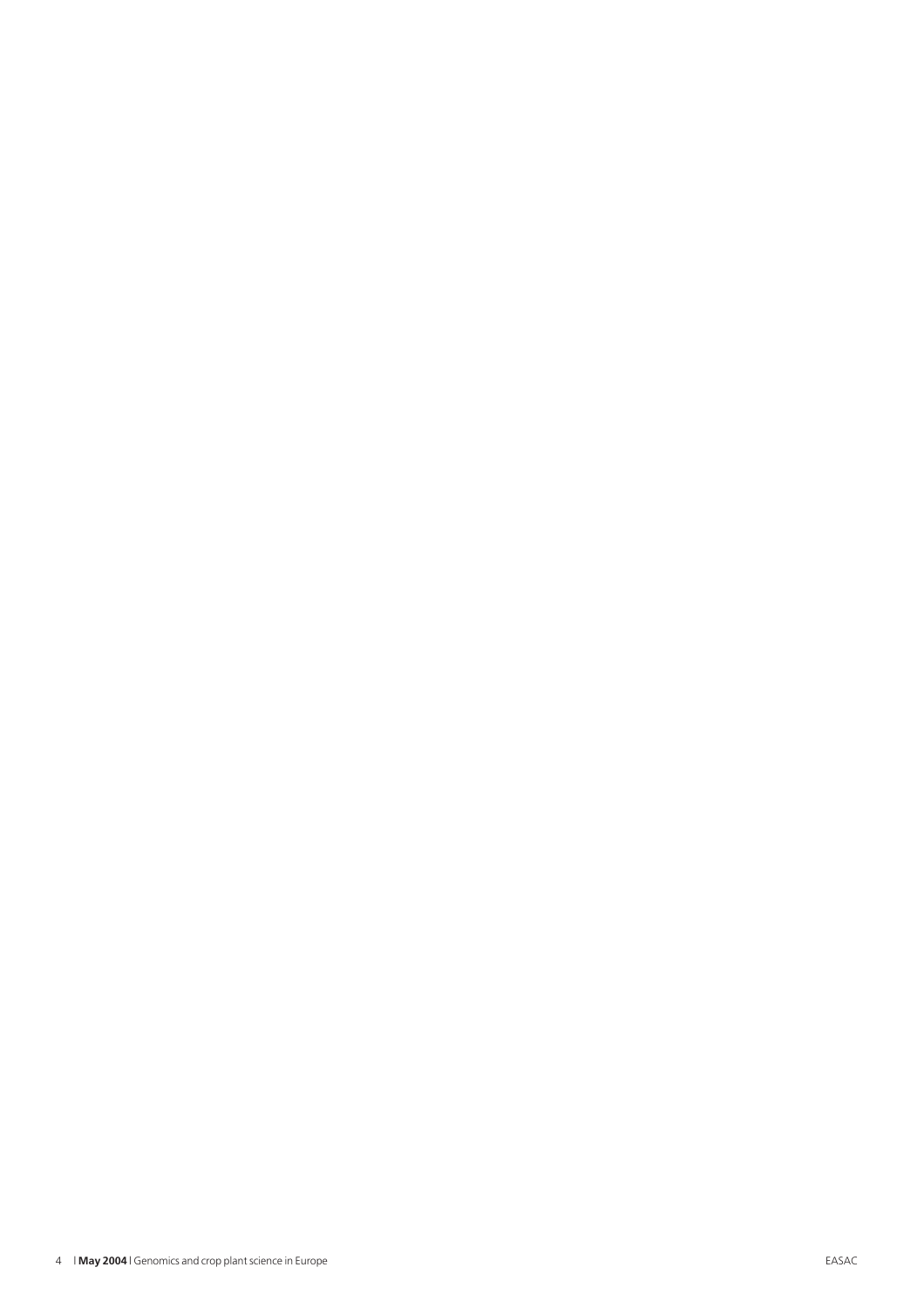#### **2 Why is innovation in plant breeding important for Europe?**

Global food production has doubled since 1960 (1961-1998 comparison for grain and oilseeds, International Food Policy Research Institute, 2001). The increase in productivity was built on successful interaction between crop husbandry and plant breeding, underpinned by publicly-funded R&D. In the absence of continued improvements in crop yield, quality and protection, additional untilled land will have to be converted to crop production to feed the growing global population (predicted to rise to 8 billion by 2030). However, only agriculturally marginal land remains for the expansion of food production, and some of the land, water and other natural resources are being diverted to other uses.

Genetic improvement of plants began in the Neolithic age with the domestication of cereals and pulses. Since then, a steady increase in plant yield has been achieved, with the last century having seen an impressive acceleration in the capacity to produce more food per unit of land. However, there is no guarantee that past increases in productivity can be extrapolated to the future. The principal systems of cereal crop cultivation (irrigation or rain-fed production of rice, corn and wheat in Asia, US, China and Europe) are still highly productive but it is uncertain whether they will prove sustainable in terms of future soil fertility (Joint Committee of the Italian National Academies of the Lincei and of the Sciences, 2003). Plant breeders in Europe do, nevertheless, continue their tradition of efficiently creating superior new field crops and horticultural varieties by conventional breeding approaches. One example is the tomato, wherein at least seven major genetic factors have been introduced from wild species into modern varieties in order to provide resistance against fungal, bacterial and viral diseases.

Plants are the planet's best chemical factories: with approximately 30 000 genes, higher plants synthesise more than 200 000 different primary and secondary metabolites. Thus plant genomics studies are likely to advance our knowledge in the fields of primary and secondary metabolism, and, in general, our 'green chemistry' capability.

The predictions for Europe over the next 10 years are that commodity food price will remain low (actually they will decrease for cereals and rice – European Commission, Agriculture DG, 2003) and that food security is not likely to be a major concern. But the EU economy must play a leading role in the global development of agriculture because of its trade balance interests. EU agriculture will also change in response to the reduction of productionbased subsidies, because of the growing competition from the other States now joining the Community, and because of the emergence of social claims addressing the need of a better environment. Europe, moreover, cannot necessarily capitalise on R&D achieved elsewhere. Unlike medical and mechanical innovations that are often globally applicable, it is essential to elaborate agricultural

innovation suitable to local conditions. For example, wheat, maize, sugar beet, soybean cultivations are based on daylength sensitive crop varieties developed specifically for European latitudes and climatic conditions. In addition, in Europe the cultivated land is inter-mixed with woody areas and pastures that constitute pest reservoirs, so that different crop varieties may be required, compared with the more uniform conditions that characterise other major world producer regions. Thus, it is important for the EU to develop and apply its excellence in science in this area, both in order to address local needs for plant breeding and to remain competitive at the global level.

The Life Sciences and Biotechnology strategy document from the European Commission (2002a) emphasised:

*Life sciences and biotechnology are widely regarded as one of the most promising frontier technologies for the coming decades…In agro-food area, biotechnology has the potential to deliver improved food quality and environmental benefits through agronomically-improved crops.*

While GM crops still provoke European controversies, plant genomics research can greatly contribute to conventional plant breeding. The recent EURAGRI conference (European Commission, 2002b) expands on the challenge:

*The citizen of Europe expects science to come up with answers to their concerns. In particular, they are concerned about food safety, the use of genetically modified organisms, exploitation of natural resources, the orientation of agricultural subventions and the future of world trade. The agricultural research agenda must address these questions and provide a sound scientific basis for decision-makers and consumers. Scientific information is particularly significant and abundant in the agricultural sector, and we need to develop this resource, while rendering scientific expertise more transparent, closer to the consumer and better co-ordinated at the European level.*

In articulating these challenges the EURAGRI conference identified four key interfaces: between agricultural sciences and other sciences; between scientists and consumers, between scientists and policy-makers, and between scientists and industry.

With this report, EASAC intends to inform and nurture these interfaces. Under-investment in plant genomics could result in the exclusion of the EU from advanced crop sciences – what is at stake is the ability of the EU to control the evolution of its agricultural sector. Public policy-makers in the EU cannot responsibly leave the R&D agenda to the private sector and to those outside the EU.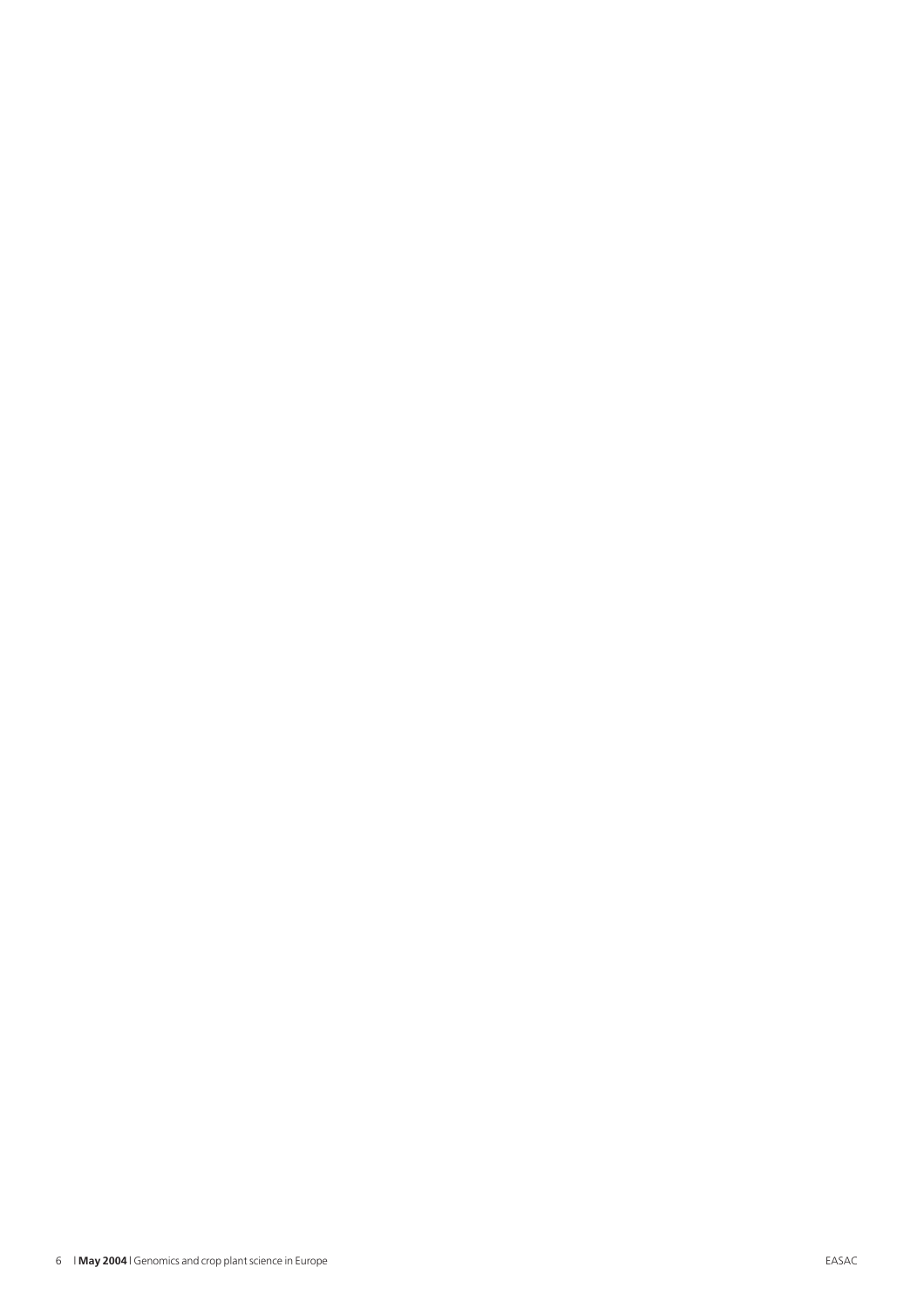#### **3 What has been the recent history?**

Conventional crop breeding is time-consuming, requires a repetitive process of selection to modify the desired traits and has the drawback of a potential co-transfer of undesired genes. Conventional approaches are based on the exploitation of natural genetic variation available in crop land races and in related wild species and on its increase using induced mutagenesis. More empirical than scientific, previous approaches were restricted to natural recombination, were unpredictable and held decreasing prospect for significant advance. The advent of plant genomics within the last decade has inaugurated a new era in plant breeding by means of:

- **·** the identification of genetic loci for key traits, including those affecting quantitative variation;
- **·** the development of enhanced scanning methodologies for detecting useful genetic variation in crop plants and in their wild relatives;
- **·** the more rapid transfer of knowledge and technologies from model to crop species, integrating new scientific discoveries in plant breeding;
- **·** the acquisition of new tools to assist complex breeding programmes, defining a procedure known as Marker Assisted Selection (MAS).

If the initial investments in plant genetics and genomics can be sustained and well-integrated, the linkage relationships between specific genes and traits would be expected to inspire more efficient and predictable breeding programs in support of the EU strategic goals, including the consideration of industrial and societal needs. The GM controversy has obscured recent achievements of classical breeding (for example, conventional herbicide-tolerance and insect-resistant oilseed rape, cotton, soy and maize, and iron-rich rice cultivars). The new technologies, such as MAS, 'could offer to plant breeding what the jet engine has brought to air travel' (Knight, 2003).

Plant genomics research in the EU has been highly successful when focusing on reference genomes of yeast and *Arabidopsis*, which is a close relative to crop plants that belong to the *Brassica* genus. This activity has served as an assembly template for subsequent draft sequences of other genomes and to assign function to genes in particular metabolic pathways and to major events at the cellular, tissue and whole organism level of complexity

(integrative or systems biology). European researchers now have the opportunity to be creative in integrating model and crop plant research. They can exploit model system research for understanding crop behaviour and performance, thus enhancing competitiveness, while crop priorities will increasingly feed back to highlight key targets for studies aimed at understanding the underlying fundamental biological processes relevant to crop improvement. However, many traits that are desirable in many other crops are often not represented in model organisms. Ongoing work in *Medicago* truncatula (a model plant for the legumes), rice, tomato, maize, wheat and *Prunus*is now needed to increase the understanding of the biology of crops of major economic importance.

Genomics is improving our knowledge of the genetic makeup of living organisms, by allowing characterisation of gene functions and interactions, and understanding of the complex frameworks among genes controlling specific metabolic pathways and their relationship to the phenotype. Most traits of plant breeding interest are complex and quantitative in nature: genomics will promote the identification of genes involved in the control of quantitative traits and the understanding of their functional and regulatory hierarchy. Thus genomics research will permit the modification of the plant phenotype by acting on a few regulatory genes through selection or by modifying their expression.

Research has just begun to unravel the complex molecular interactions that govern plant behaviour (US-EC Task Force on Biotechnology Research, 2001). However, crop research is more costly and requires more time than in the case of model plant species. While significant crop research has been undertaken in the public domain, this is now much surpassed by industry investments. In the present political situation of the EU, however, private companies are pessimistic about the future of plant genomics research and of its application in Europe. It is evident that they are reducing their in-house research located in the EU, with a consequent impact on the level of funding of university programmes and of joint venture/spin-off initiatives. Globally, public funding of agricultural R&D is declining (International Food Policy Research Institute, 2001) and there is perceived need to re-prioritise, as well as to capitalise on the research advances. Accordingly, the recent World Bank evaluation of the programmes of the Consultative Group on International Agricultural Research calls for a refocus on genetic research for enhancing productivity (Kennedy, 2003).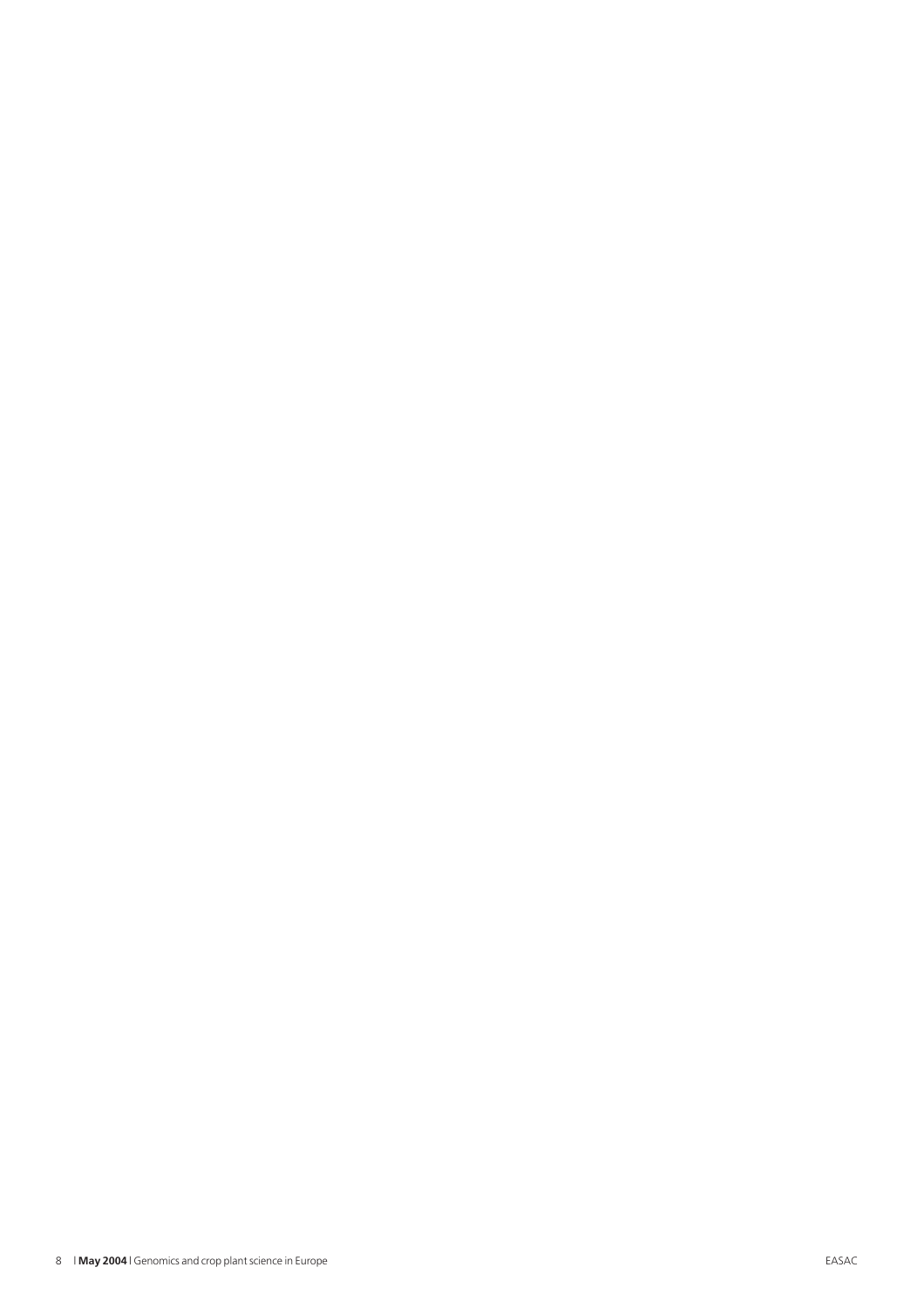#### **4 What are the opportunities for R&D in the EU over the next 10-20 years?**

The development of sequencing techniques and the availability of genomics information on model organisms have greatly influenced the disciplines of plant and crop science. Crop plant genomics, by providing new tools for analysing gene variation and function at the population and ecological levels as well as the cellular level, will stimulate innovation in agriculture – but only if a coherent EU strategy across the key scientific disciplines and linking to innovation policy is developed to unify hitherto fragmented research efforts, while addressing clearly the current barriers to progress. Greater cohesion is vital, because:

- **·** publicly funded plant genomics research must be integrated across multiple technologies, as described later in this report, including genomics information from non-plant species, animals and pathogens, to feed system biology;
- **·** genomics research is expensive and duplication of efforts is wasteful; but the successful European yeast and Arabidopsis programmes show what can be achieved through integration and collaboration;
- **·** current fragmentation of research hinders effective EU contribution in development of science and policy at the global level.

The objectives for the next two decades can be conceived as the combination of science push (bringing new research opportunities within range) with societal pull (addressing growing environmental and industrial issues). Rapid progress will require the coordination of work on problem-oriented goals (for example, the identification of genes associated with particular processes and traits), process-oriented goals (for example, sequencing of crop plant genomes (initiatives have been set up to sequence the genomes of tomato, potato, wheat, corn), genetic and physical maps, marker libraries, populations of mutants) and enabling technologies (for example, proteomics, micro-arrays, gene silencing tools, and bioinformatics). If this integrated strategy is to be successful, there must be emphasis on the genetic and molecular analysis of complex traits, particularly of those related to yield potential (under environmentallysustainable farming systems), quality for human, animal and industrial end-users, sustainable stress tolerance and disease resistance. Achieving these objectives requires also the adoption of a 'reduction to practice approach', enabling technology and information to be presented to practising plant breeders in a form that can be applied.

What research is coming into range?

(i) *Knowledge-based crop breeding* – diversified agriculture systems with competitive and societal advantage, by:

- **·** understanding fundamental plant biology aspects like perenniality, apomixes, asexual reproduction, sexual reproduction biology, domestication implications, crop architecture, flower and seed development, acclimatisation, adaptation;
- **·** reducing levels of toxic and anti-nutritional compounds like alkaloids in lupins, lectins in beans, phytic acid in legumes;
- **·** improving micronutrient (eg tocopherol, folic acid) and amino acid composition (for nutritionallyimproved varieties);
- **·**improving the efficiency of specialised crops, like trees, by understanding and modifying metabolic pathways and wood formation, and by reducing the duration of the juvenile stage, which is important in cultivation of fruit trees, variety development, in silviculture and in natural resource management.
- (ii) *Sustainability* for high yielding, high quality, low input agriculture, an approach requiring also the study of the interactions with other organisms and the information on related genomics, by:
	- **·** understanding of the genetics of pest and pathogen resistance, of symbiosis, nutritional use efficiency and stress tolerance (drought, high salt, mineral);
	- **·** development of crops enabling decreased application of pesticides. Not only does resistance to pests need to be understood, but also tolerance to pest damage, an approach that should not endanger other species or promote resistance;
	- **·** decreasing inputs of chemical fertiliser (less polluting, more cost efficient), for example by capitalising on information from specialised association between legumes and micro-organisms to fix atmospheric nitrogen and to make soil phosphate available to plants;
	- **·** designing major crops adapted to foreseeable climate changes by understanding the genetic control and molecular events of vernalisation and changes in pathogen distribution, and identifying scientific options for improving the desired traits;
	- **·** designing forest trees specialized in the sequestration of CO<sub>2</sub> and of other atmospheric gases.
- (iii) *New green industries and premium agriculture* potentially attractive economic alternatives to generating food surpluses.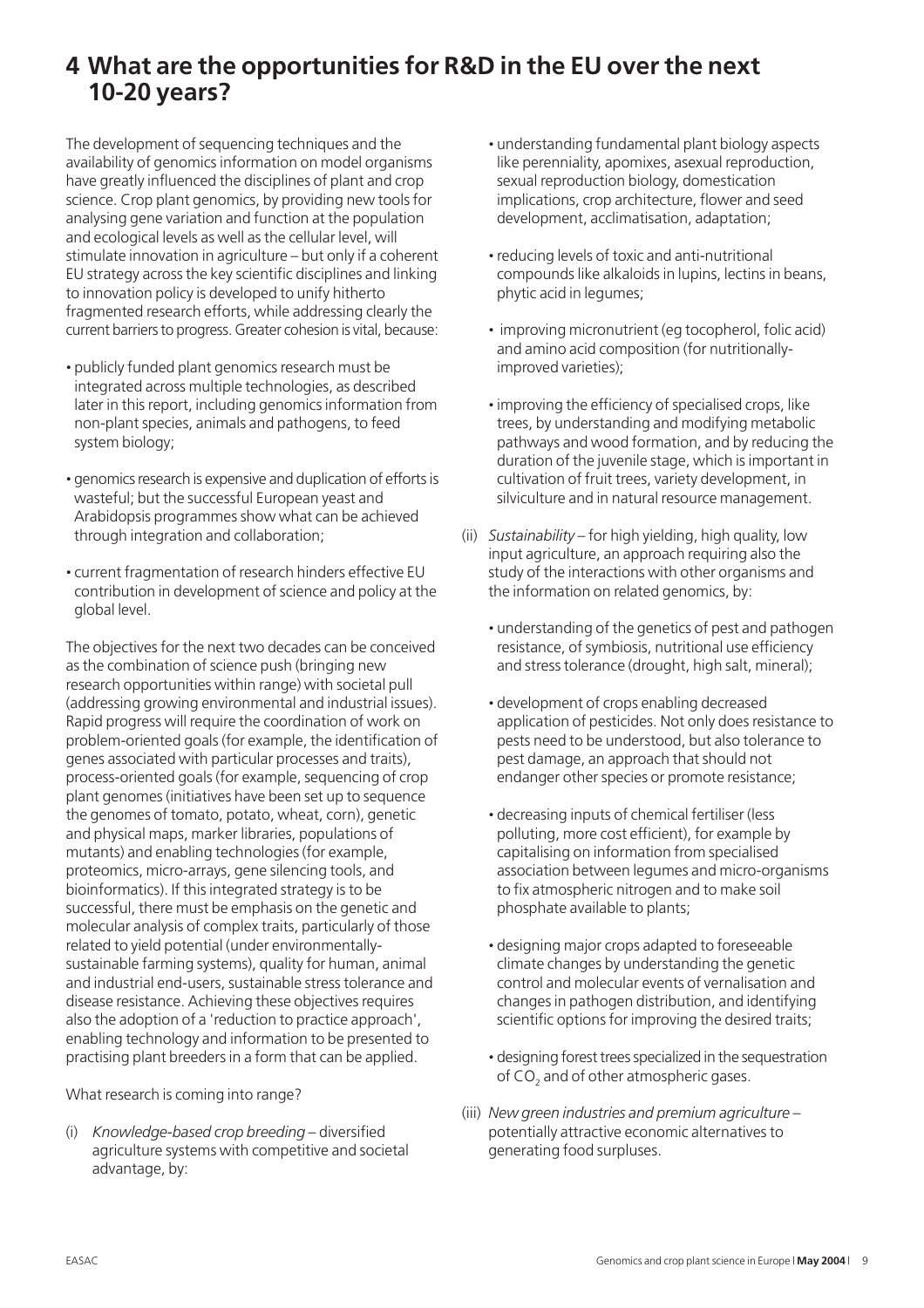- **·** Remediation and reclamation tackling environmental pollutants, for example by sequestering heavy metals. It is estimated that approximately 1.4 million contaminated sites exist in the EU, with projected clean-up costs of 400 billion Euro. Phytoremediation is currently encumbered by limitations precluding widespread application, and only metal hyper-accumulating plant species are able both to tolerate and to sequester high concentrations of metals. Most of these species are slow growing and produce a low biomass (Department for Environment, Food and Rural Affairs, UK, 2002).
- **·** Renewable energy sources plants can substitute for fossil fuels in the form of biomass. However, photosynthesis is inefficient, converting only 1% of incoming solar radiation to biomass energy; small improvements in the efficiency of this photochemical process could make energy crops an economically viable option (Department for Environment, Food and Rural Affairs, UK, 2002). Commitment to science push is restricted by lack both of market pull and of awareness of end-users. Biodiesel (esterified rapeseed oil) is a proven diesel substitute whose merits were perceived unfavourably by some EU Member States a decade ago but which should be examined in the light of changing views on energy security, oil price, CAP changes and best practice. Bioethanol is also proven as a potential constituent of transport fuels, but currently only 5% of EU ethanol production is so used. The fermentation technology from sugars and starches is relatively mature and there are additional opportunities to utilize other feed stocks (for example, wheat straw, sugar bagasse, pulp and paper waste, wood) that require further dedicated research and a specific type of development.
- **·** Renewable chemical feed stocks replacing petrochemicals – mainly to generate commodity polymers from olefins, particularly thermoplastics. The current industry trend is moving away from the EU to regions where cheap hydrocarbon feed stocks

are available. The recent commercial development of polylactic acid from cornstarch provides proof of principle on the economics of polymers production from crops (Chemical Industries Association, 2003). Higher plants produce a spectrum of fatty acids useful as starting materials for a wide variety of industrial chemicals (paints and coatings, detergents; see chapter 9). There will be greener industries (for example, less factory solvent use), and environmental criticism for such initiatives on principle is misplaced.

- **·** Bioreactors improved production and delivery vehicles of natural products (new medicinal agents, vitamins, pigments, fragrances and flavours). Many of these complex chemicals are chiral and difficult to produce synthetically. Examples of plant-derived chemicals for which demand currently exceeds supply (Department for Environment, Food and Rural Affairs, UK, 2002) include cancer chemotherapy drugs such as taxol, artemesinin (a novel anti-malarial drug with particular potential for developing countries), opiates as painkillers and the beta acids of hops, which have anti-microbial activity useful for disinfection of food production systems. Some of the new production processes may utilise high mass bioreactors such as microalgae (for example, *Haematococcus pluvialis* for ketocarotenoid astaxanthin production) rather than crop plants. Although underpinning advances in plant genomics research will be broadly applicable, the pathways of application will be vulnerable to technological change.
- **·** Nutraceuticals which require considerable further scientific and regulatory consideration. Some estimates suggest that the nutraceutical market in Europe could reach 300 billion Euro within 10 years (Ronchi, 2003). Nutraceuticals might be generated in bioreactors, although their direct production in plant matrices (seeds, fruits, vegetables) – known as 'biofortification' – appears much simpler from the regulatory viewpoint and economically more convenient.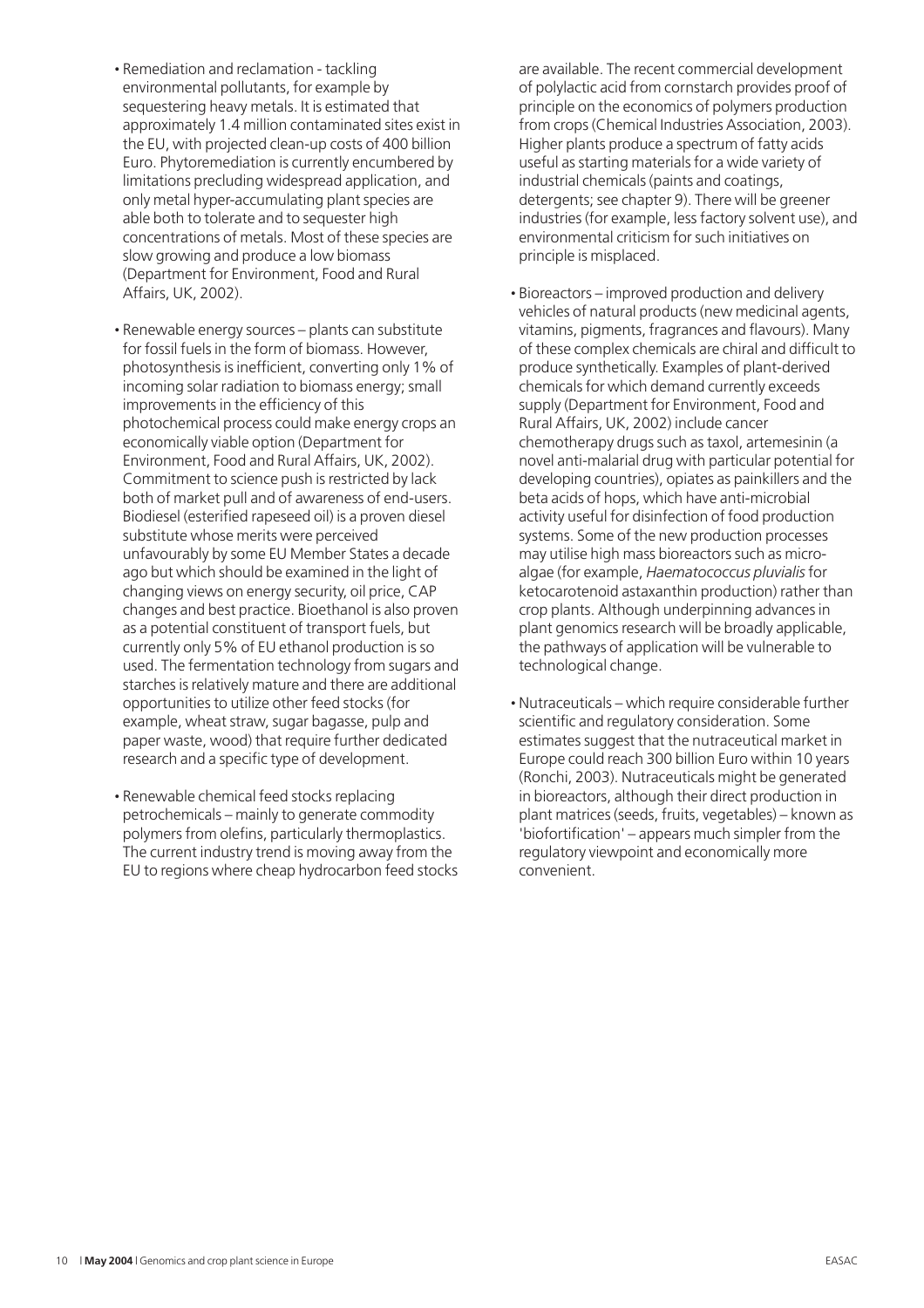#### **5 Current state of plant genomics research**

The ERANet Project on plant genomics (ERA-PG, 2003) proposes to survey EU Member State efforts in comparison with current and emerging competitor countries (for example, US, China, Japan, Canada, Brazil). Outside Europe other countries are committing considerable strategic resources to this research area. For example, Australia has recognised the importance of focusing on the discovery of plant mechanisms of salt and drought tolerance. The Australian Centre for Plant Functional Genomics aims to broaden the genetic understanding of crops and provide new resources to transfer the results of academic research to plant breeders. The USA has multiple Government Department research funders supporting genome research, including USDA, DoE, NIH, USAID and DoD, in addition to large charitable contributors as Rockefeller, Noble and Hughes. The major US initiative is the National Science Foundation-funded Plant Genome Research Program,

part of the cross-Departmental National Plant Genome Initiative whose ultimate goal is 'to understand structure and function of all plant genes at levels from molecular to the organismal and to interactions within ecosystems' (National Science Foundation, 2003). Approximately \$350 million has been spent since this programme started in 1998 and it has been estimated that the objectives for the next 5 years will require \$1.3 billion. This estimate, providing a benchmark for EU spending, includes \$400 million for genome sequencing (finished sequences of rice and maize and draft sequences of gene-rich regions of other key species); \$200 million for functional genomics (Arabidopsis and rice international collaborations); \$300 million for translational genomics supporting a broader scientific community with a specific interest in plant biology; \$250 million for data management and informatics; and \$125 million for training, education and outreach.

| Country        | <b>France</b>                                                | Germany                    | <b>Netherlands</b>                                 | <b>UK</b>                            |
|----------------|--------------------------------------------------------------|----------------------------|----------------------------------------------------|--------------------------------------|
| Programme      | Genoplante                                                   | GABI                       | Centre for Biosystems                              | GARNet                               |
| and funding    | $\epsilon$ 200M for 5 years                                  | $\epsilon$ 50M for 4 years | Genomics                                           | $\epsilon$ 16M for 3 years           |
|                | (1999)                                                       | (1999)                     | $\epsilon$ 50M for 5 years                         |                                      |
|                |                                                              |                            | (2003)                                             |                                      |
| Partners       | Research institutes<br>(INRA, CNRS) companies,<br>Government | Government, companies      | Universities,<br>research institutes,<br>companies | Universities,<br>research institutes |
| <b>Species</b> | Arabidopsis, rice,                                           | Mainly barley,             | Potato, Tomato,                                    | Arabidopsis in                       |
|                | corn, wheat, oilseed                                         | Arabidopsis, also rape,    | Arabidopsis                                        | GARNet and other                     |
|                | rape, pea, sunflower                                         | sugar beet, potato, rye,   |                                                    | plant species in                     |
|                |                                                              | maize, poplar              |                                                    | CropNet                              |

*Table 1 Individual European Member States are committing significant resources in plant genomics*

*GABI = Genome analysis of the plant biological systems; GARNet = Genomic Arabidopsis resource network*

Other EU Member State national plant genome programs are found in Spain (24 million Euro /5 years) and Sweden (50 million Euro /5 years), while Belgium, Finland, Italy and Norway have currently much smaller programs (ERA-PG 2003). In Greece, the Hellenic Scientific Society for Genetic Improvement of Plants promotes plant breeding, and research teams at the Universities of Athens and Thessaloniki are working on molecular genetics and plant breeding. The total EU spending from the provisional ERANet data is about 80 million Euro annually.

In general, EU Member State programmes combine functional analysis of model plant genomes with specific research on traits or problems related to the most important crops for Europe. Progress is being made in linking basic and applied research and in catalysing public-private interactions. Operational goals cover

developing expertise and competitiveness in plant genomics, standardising research tools, creating national networks to access technology platforms, technology transfer and transfer of results into breeding practice, and international cooperation. While these individual efforts and commitments to cooperate are commendable, much remains to be done in identifying duplications and/or omissions, in aligning and integrating research objectives, and in managing mutual interests with centres of excellence outside the EU.

Some enthusiasm is evident for bilateral and multilateral collaboration across the EU. The pioneering example is the Genoplante-GABI integration active since 2001 (now also including Spain), centred on Arabidopsis research. Unrealised opportunities for joint wheat and Solanaceae programmes exist and, in general, an imperative for each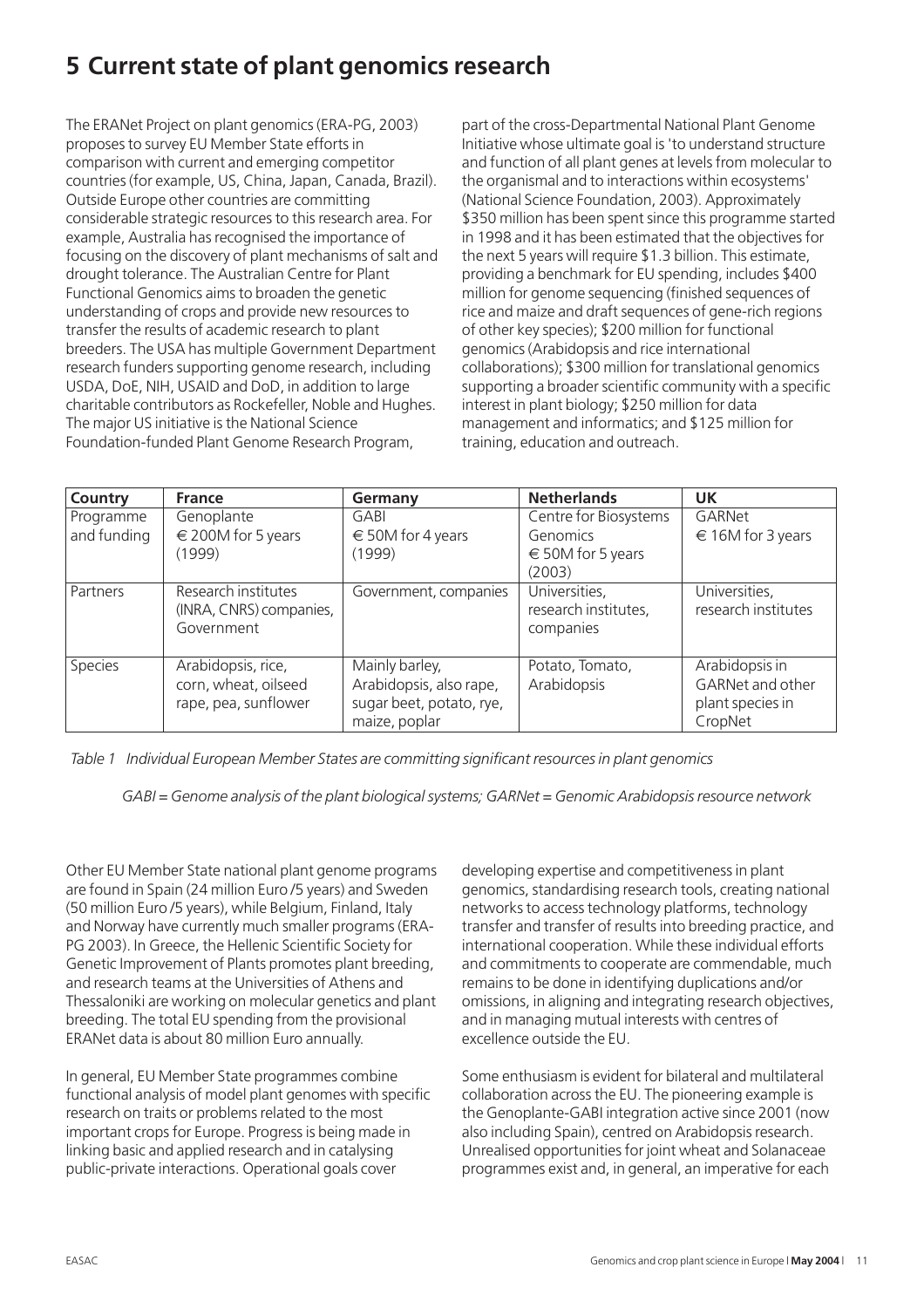Member State is to evaluate the prospective benefits of integrated programmes.

We recognise that ERA-PG will achieve significant clarification and impetus for coordination, identifying common priorities and existing efforts that, if aligned, would have a significant added value. ERANet aims to develop the common knowledge necessary for a coherent generation of policies and efficient use of limited resources. This programme may become the basis for EU joint programmes and for strengthening the foundations of a crop science European Research Area. We welcome ERANet as an instrument in building connectivity and synchronisation. But in order to accelerate the implementation of the conclusions reached by ERANet, it will be necessary to establish research groups with a critical mass (including scientific education and training), to turn goals into tangible actions, to formulate and implement joint research plans, and to pursue research priorities including the options for new research structures. The ERANet experience, moreover, should help to identify barriers that currently hinder collaboration in research across the EU Member States (for example, varying practices in university-industry

relationships), and to clarify what is best done at national level and what at EU level. We assume that most Member States should have a stake in research on model plant genomes of Arabidopsis, Medicago, Rice, Prunus, Poplar and in the development of technology platforms, also coupled to national/regional activity translating available results to crops of local importance (see table 1). Looking ahead to EU enlargement, we do not see major needs for research on other crops: the new challenge resides in the increasing competitiveness from accession states agriculture systems.

In the meantime, the research community must also draw on the resources of Framework Programme 6. Some topics proposed by the Framework are of interest to plant science, albeit they are less apparent than in Framework Programs 4 and 5. Despite an increase of the life science share of the total funding, it is disappointing that in the 6th Framework no specific plant thematic priorities are mentioned. Nonetheless, the recently approval of the 15 million Euro project on legume genetics is encouraging, as well as the commitment to develop a Technology Platform in plant genomics (see below).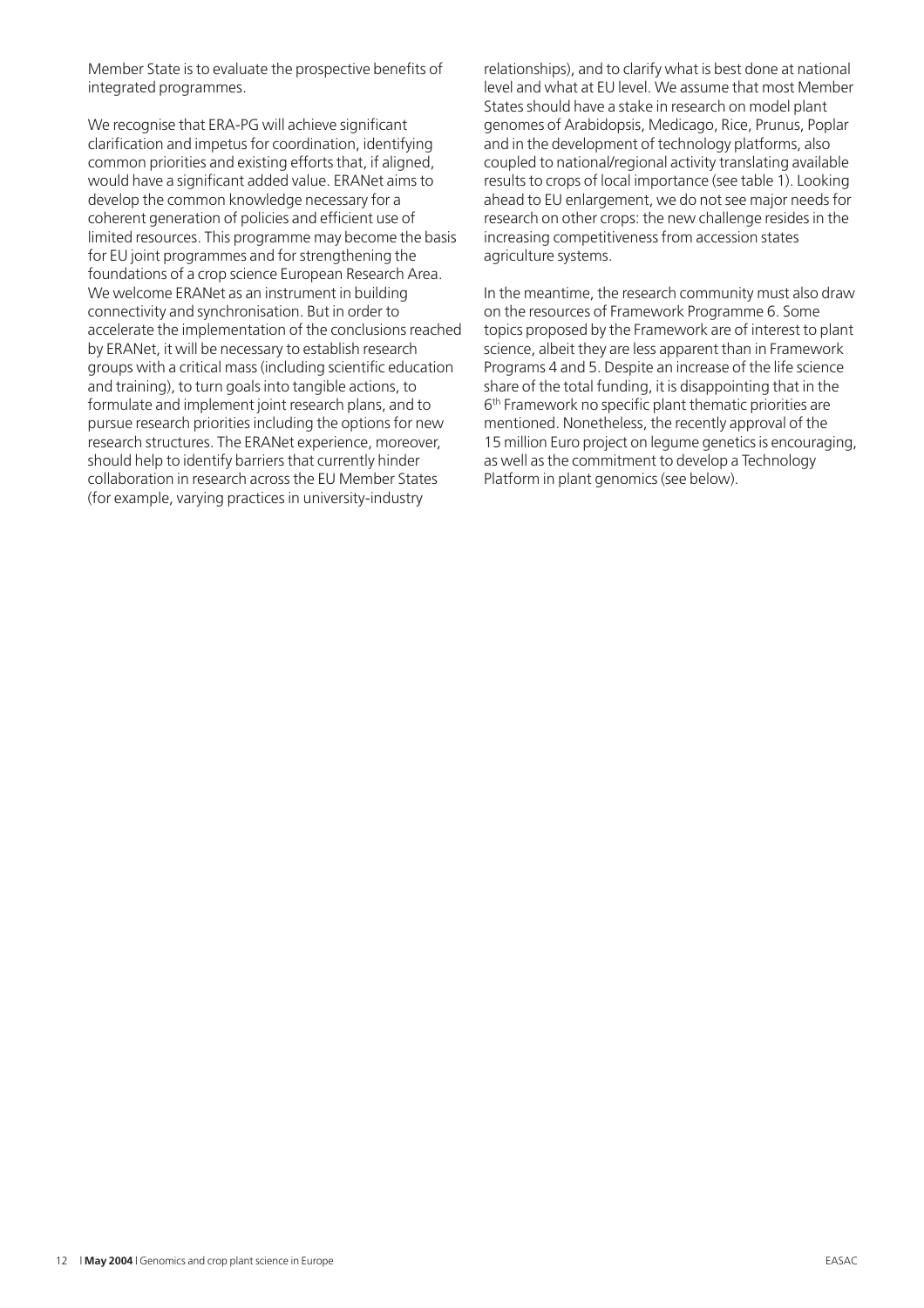#### **6 Research priorities: technologies**

Genomics enables the comprehensive study of the overall expression of genes, proteins and metabolites in a functionally relevant context and facilitates new discoveries in biology. To support the goals identified in this report for plant science, and taking into account current national efforts, it is urgent for the EU across the Commission and Member States (national funding agencies) to identify and allocate the appropriate level of resources and facilities necessary for integrated activities of genomics, proteomics and metabolomics developing high-throughput (automated, miniaturised), costeffective technologies and efficient management of large amounts of data. Broadly, the initiatives described in chapter 5, together with the research priorities outlined in chapters 6-8, must be led by DG Research. But it is also important for the research community to build commitment in support of the innovation goals from other relevant DGs – eg Agriculture, Enterprise, Environment, Health and Consumer Protection – and the European Parliament.

(i) *Genome sequencing*. The in-depth analysis of the known and predicted coding sequences of model genomes has provided an invaluable resource to begin a basic resolution of the plant genome. Limitations, nevertheless, exist in extrapolating the available results to crops. For example, more than 70% of known maize proteins do not match any *Arabidopsis* protein. Gene information deficit is particularly evident for plants that form specialised structures like tuber in potato, fleshy fruit in tomato, root development in sugar beet, bulb development in onion, foliage structure and fruit ripening in fruit trees, and wood formation in woody plants. Comparative genomics becomes increasingly informative as additional species are sequenced, and it is vital that much of this activity is carried out within the public domain. Priorities should be selected according to genetic tractability, genome size and complexity, genome fraction represented by repetitive sequences and complexity, and the potential for transfer of data and tools to agronomically important relatives.

However, while sequencing technology continues to develop rapidly and costs to decrease significantly, the complete analysis of a large genome still requires major financial resource and technical limitations may also restrict progress. The estimated size of plant genomes range from 130 million base pairs for *Arabidopsis*, 430 for rice, 550 for *Medicago truncatula* and poplar, 770 for apple and 950 for tomato, to 5000 for barley, 16 000 for wheat and 18 000 for onion. It is still unrealistic to use current technologies to sequence the larger genomes of crop species most important for the EU, and the current

goal should be to progress draft sequences for generich genomic regions, or the sequencing of expressed sequences (ESTs). For this purpose physical maps of several crops are currently being constructed. These maps will form the starting point for selection of the gene-rich genome regions. While it should be appreciated that genomic approaches used to circumvent cost and technical limitations may not reliably capture weakly expressed genes (for example, transcription factors and regulatory genes, or genes located in heterochromatin or highly methylated regions), major advances in enabling technologies – such as the generation of libraries of genetic markers, or the creation of dedicated microarrays – are becoming available in a range of crop species. The use of markers in combination with novel physical and linkage mapping techniques has led to the assembly of dense genetic maps for many crop species and to the location of genetic factors important to these crops, such as those supporting vernalisation, delayed senescence, day length insensitivity, dwarfism, disease resistance and stress tolerance, bread-making quality. All of these agronomic traits now require detailed study through molecular approaches.

The research opportunities are exciting and rapid progress will be facilitated by international collaboration. Individual research groups might focus on sequencing chromosome segments most relevant to local interests and expertise, with a coherent strategy to support and facilitate development and integration of technology platforms and research outputs.

(ii) *Proteomics*<sup>1</sup>*.* The systematic analysis and documentation of proteins is an emerging research area that addresses not only questions concerning the abundance and distribution of proteins (within cell, tissue, organism) but also their functional roles. Advance in proteomics depends heavily on new application and standardisation of techniques such as two-dimensional gel electrophoresis and mass spectrometry. Several proteomic platforms are already active in Europe. A need is evident to coordinate current and future proteomic projects dedicated to EU crops and to allocate to them sufficient resources to access existing platforms.

It is common knowledge that almost every protein function relies on the transient or stable formation of protein complexes. Therefore, comprehensive information about protein interactions and interaction networks provides a valuable contribution to the understanding of protein function on a genomic scale. Powerful new technologies have been

 $1$  An approach that seeks to identify and characterise complete sets of protein, and protein-protein interactions, in a given species.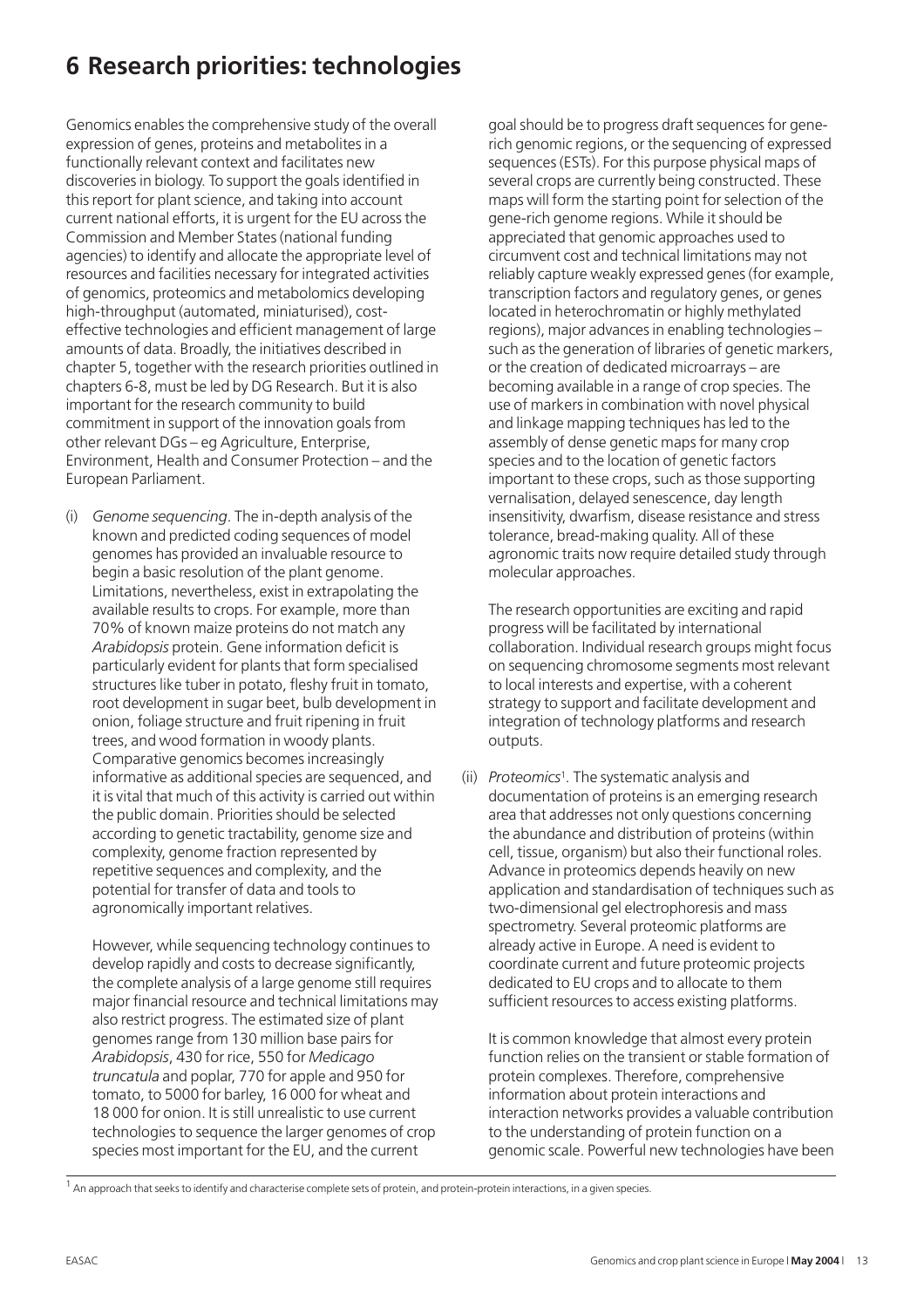developed that facilitate the systematic large-scale identification of protein-protein interactions. Different experimental approaches proved reliable and efficient for genome-wide interaction mapping. A necessary step will be the integration of appropriate bioinformatics tools to analyze the vast quantity of interaction data and to extract biological meaningful information.

(iii) *Metabolomics*<sup>2</sup>*.* This recent 'omics' technology proposes a comprehensive, unbiased, highthroughput analysis of complex metabolite mixtures that require integrated procedures for optimal sample extraction, metabolite separation, detection and identification, automated data gathering, analysis and quantification. There is no single analytical technique that visualises the metabolome because the chemical complexity and biological variance are too large. Nevertheless, metabolomics is being driven primarily by advances in mass spectrometry coupled with chromatographic separation procedures. Adoption of other standard technologies (in particular, NMR) also shows promise, but the major limitation to applying these techniques is the absence of high throughput analytical processes.

As with genomics, the first tasks for proteomics and metabolomics were associated with the analysis of human, animal and pathogen samples, often driven by the prospect of biomedical applications. Proteomics and metabolomics are now being applied to plant systems but research is in its infancy and there is critical need for sharing of reference material, standardisation of research tools and sustained bioinformatics support. Such challenges can, again, be faced effectively only through coordination and collaborative effort at the European level. Extensions of standard metobolomic platforms to crop plants are still major problems in Europe .

(iv) *Bioinformatics*. EASAC is currently engaged in a separate initiative to identify the strategic opportunities and challenges for bioinformatics in the EU. Bioinformatics is of central importance in crop

plant genomics research, linking genetic and phenotypic data and underpinning all of the technology platforms in plant sciences and plant breeding. A broad challenge is facing the EU plant community in generating and handling large data collections and the growth of large-scale computing resources. The issues for plant sciences may best be addressed as part of the broader resolution of the bioinformatics concern. Among the needs identified in the other, ongoing, EASAC work are :

- **·** providing sustained support for informatics infrastructure and progressing collaboration between the European Commission and other science funding agencies like EMBL, ESF, Member States;
- **·**identifying and resourcing cooperative mechanisms to build new cross-disciplinary research strengths, particularly IT-mathematics for computational biology, and modelling and simulation of complex systems;
- **·** database design and mining (intelligent analysis), including protein structure prediction and protein functional analysis;
- **·** database integration with common standard and interfaces for crop genomes, and creating tools for communication between heterogeneous datasets, organising and disseminating information (open access).
- (v) *Transfer of knowledge to crop improvement: molecular breeding*. Useful alleles are accumulated during crop selection. The molecular characterisation of these alleles has stimulated new approaches to mapping quantitative trait loci (QTL) and to the understanding of the natural variation in the genes concerned. A limited number of QTL have been described, but acceleration of their rate of discovery is expected with the progress in genomics studies. This will ultimately provide a science-based approach to crop breeding (Morgante and Salamini, 2003).

<sup>2</sup> The large-scale study of the full complement of secondary metabolites produced by a given species in all its tissues and growth stages.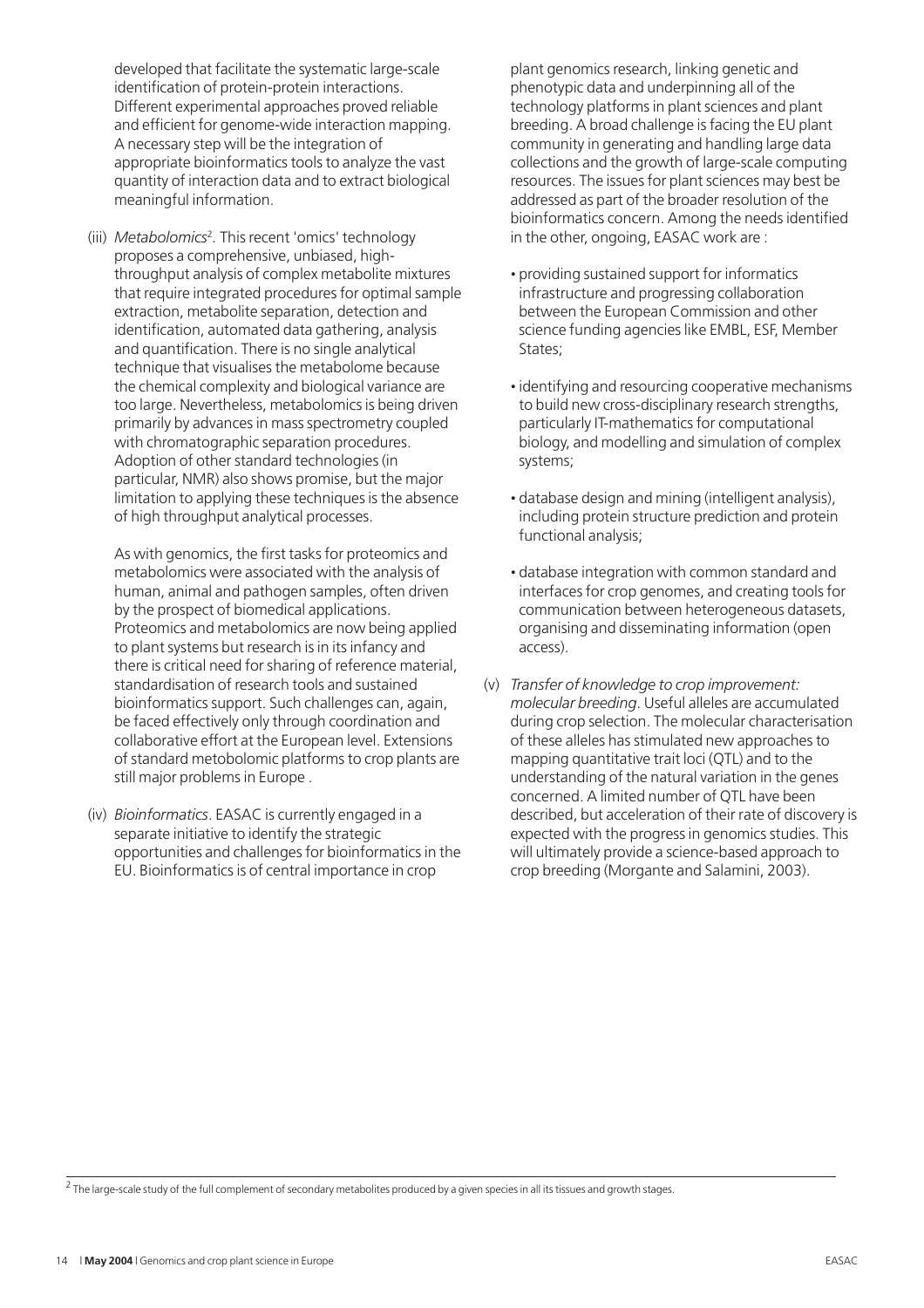#### **7 Research priorities: definition of target genes and traits**

Use of the technologies described above to understand inter- and intra-specific variation in plants, in order to effect rational improvement in the productivity of crop species, will cover a wide range of problem-oriented goals:

- **·**identification of expressed genes controlling complex plant structures and understanding of their coordinated interactions;
- **·** understanding of molecular mechanisms that regulate plant morphogenesis;
- **·**identification of cellular processes underlying plant growth and accumulation of dry matter;
- **·** description of molecular mechanisms by which plants coordinate their response to external signals such as light, water, ions, pathogens, insects;
- **·** description of biosynthetic pathways of primary and secondary metabolites;
- **·** mode and routes by which storage materials (protein, starch, and oil) are stored in specific cellular bodies.

Rapid progress is being made in a number of the other areas listed, such as the biology of pathogen resistance (non-self recognition and synthesis of defence proteins) (Dangl and Jones, 2001). This is a vital topic for Europe, given the impact that fungal diseases had on human societies. Examples are potato blight in Ireland in the 1840s and downy mildew on vines in France in the 1870s. Surprisingly, after more than 150 years, late blight, *Phytopthora infestans*, is still the most devastating pathogen in potato. High doses of pesticides are applied to control this disease, with a current global expenditure of about 3 billion Euros. If developing countries had the funds to apply the amounts of pesticides actually needed, this expenditure would increase to 9 billion Euros annually. Developing novel late blight resistant varieties would, therefore, have significant impact on productivity worldwide.

The state of the art and potential for progress can be illustrated further by the opportunities for studying the response to environmental stress. Understanding and improving plant tolerance to abiotic stresses is of central relevance for the EU. The need to improve productivity in the less hospitable regions, characterised by problems of water limitation and soil salinity and compounded by the predicted impact of climate change (for example, declining mean rainfall in the Mediterranean regions and increasing frequency of extreme climate events), will stimulate demands for plant varieties with improved stress tolerance. Despite the prominence of yield losses in agriculture due to abiotic constraints, progress in

improving stress tolerance in crop plants has been relatively slow, primarily because of the polygenic nature of tolerance and the difficulty of reproducing stress situations under standardised conditions.

What then are the new opportunities arising from plant genomics applied to plant stress resistance?

(i) *Exploitation of natural diversity*. Plant evolution under domestication has led to increased productivity of crop species, but at the same time has narrowed their genetic basis. Fortunately, wild relatives of crop plants exhibit vast genetic diversity for adaptation to stressful environments such as frost, drought and high salt and metal, and also to the presence of pathogens and pests.

Examples are salt resistance in tomato, drought tolerance in rice, aluminium tolerance in wheat and barley (acid soils have high soluble aluminium content that limits cereal productivity) and resistance to *Phytophtora infestans*in potato. Also, the non-crop species *Arabidopsis*is an excellent model because of its wide range of geographic isolates ('ecotypes'), which differ in various quantitative traits and can be used to identify genetic quality determinants and components involved in the adaptation.

Exploration of the rich genetic diversity present in *Solanaceous* crops as tomato, potato, pepper, aubergine, petunia and tobacco and their wild relatives provides a basis to enrich varieties with novel genes that enhance their performance. This approach is both a complement and an alternative to the GMO strategy for improving the quality and quantity of food output.

Genetic variation present within families is currently the basis for further crop improvement by breeders. The observation that research with related wild species can contribute to improvement of crop plants has led to the establishment of large collections of genetic resources. In addition to providing useful genes, these collections can be used to understand quantitative traits of agricultural value including resistance/tolerance to (a)biotic stresses, as well as genes responsible for the many compounds detectable in individual plants that are related to quality aspects such as taste, health and food safety.

Recently the International crop *Solanaceae* Genome Projects have been initiated with the aim of sequencing the tomato genome as a reference for *Solanaceous* plants as well as plants from other related taxa. Similar projects have been organised for maize, wheat, rice, *Prunus, Medicago*. Over the coming ten years these projects will integrate diverse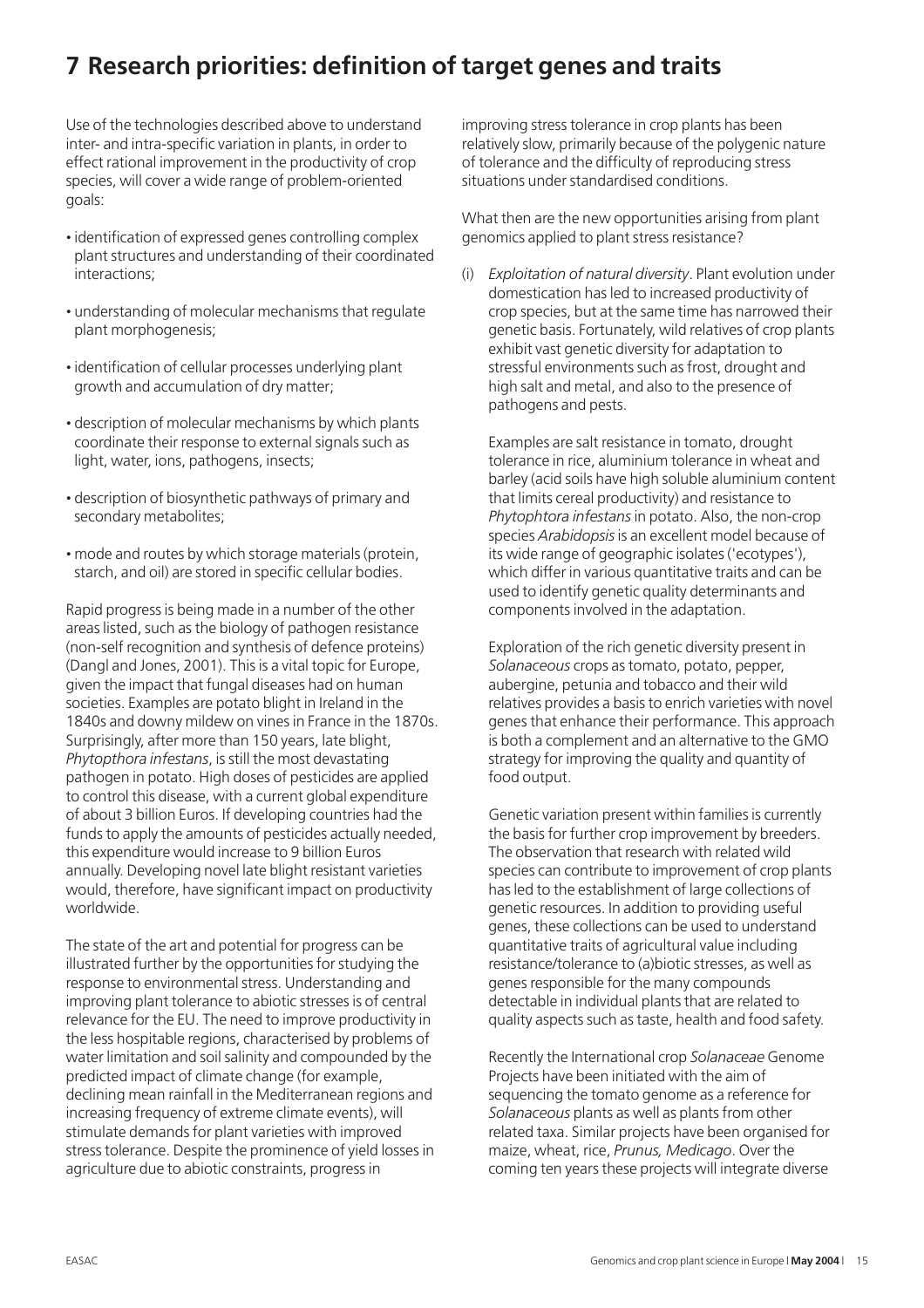disciplines and research groups from around the world to create a coordinated network of knowledge about these plant families. This will lead to a deeper understanding of the genetic basis of plant diversity and how this diversity can be used to meet better the needs of society in an environmentally friendly and sustainable manner.

- (ii) *Comparative genomics*. Components of the stress resistance mechanisms are shared among different plant species. Studies on model species, particularly on *Arabidopsis*, have provided new insight into the perception of environmental signals and molecular mechanisms of stress responses, subsequently confirmed in crops such as wheat. Comparative genomics is thus important to reconstruct the stress response of crop plants. Building on the identification of those genomic regions involved in stress tolerance and using the recently developed tools for genomewide expression analysis, progress can now be made in linking the tolerant phenotype to the molecular response to stress.
- (iii) *Improvement of crop stress resistance*. Markerassisted selection, based on improved understanding and chromosomal location of the loci involved in

tolerance, will be a major tool in developing stress tolerant varieties of major crops. The feasibility of this approach will largely depend on the number of genome regions involved in the control of resistance, while for a new variety the goal will be the accumulation of as many stress tolerance genetic factors as possible. This research endeavour, while still in its infancy, has a revolutionary potential.

Improved varieties could also be bred by plant transformation based on genes having a critical role in the expression of the desired trait. Molecular engineering of metabolic pathways in plants (for example, controlling synthesis of soluble sugars or limiting the accumulation of reactive oxygen species) can lead to improved stress tolerance. Transgenic plants have been produced exhibiting tolerance to water deficiency and salt stress. In general these molecular engineering approaches have received considerable public attention and generated the current European public controversy on GM food which has not yet been solved. To reiterate - the purpose of the present report is to show how crop plant genomics as a research area has a major role to play in conventional plant breeding, without commenting on the production of GM crops.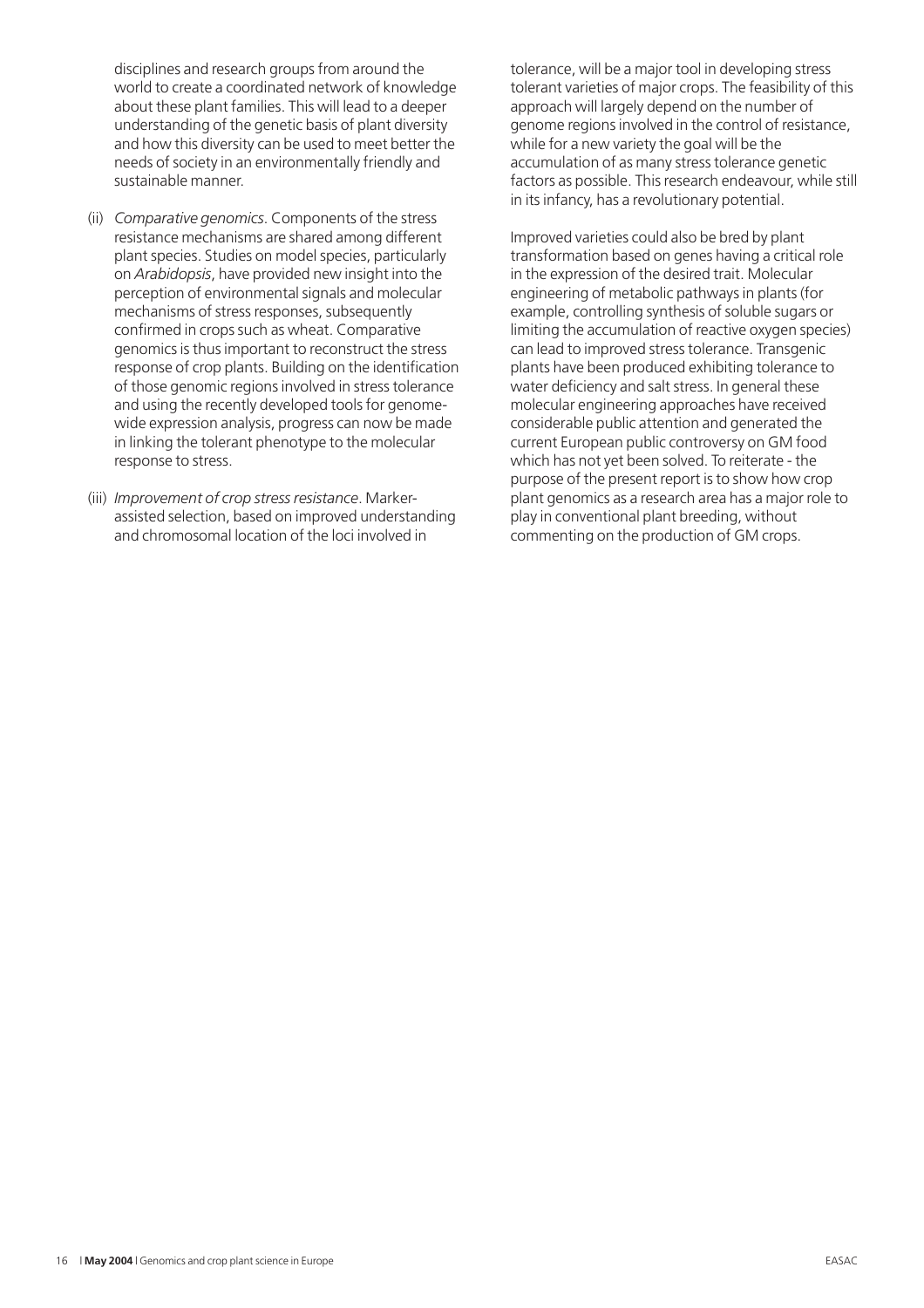#### **8 Research priorities: definition of genomics targets for biodiversity**

Biodiversity has often been considered as encompassing all variations in living organisms, from genes to ecosystems, and, as such, difficult to quantify. Expressed in terms of species and populations, the current loss of biological diversity is a matter of great concern (Purvis and Hector, 2000). Continuing growth of human populations will induce further contraction of natural ecosystems in favour of cultivated land, in circumstances where agricultural activities already generate serious environmental concerns (European Environment Agency, 2003). For example, in recent summers, the Baltic Sea has been infested by toxic micro-algae and cyanobacteria as a result of high fertiliser use in adjacent soils dedicated to agriculture. Furthermore, many of the natural ecosystems of Europe – fragmented and disturbed – are now confined to marginal and poor soils, and because of this they are particularly sensitive to the effects of climate change. It is estimated that flora and fauna are losing biodiversity at a rate faster than those reported for mass extinctions in previous geological eras, a loss potentially incompatible with evolutionary organisation of the life on the planet.

Plant communities rich in biodiversity have superior biomass yield and better adaptation to the environment than communities of single species. Moreover, their richness in plant species promotes the diversity of other organisms, while providing a higher resistance to genetic invasion. An integrated approach to preserving biodiversity demands new methods to describe, characterise and measure organismal taxonomy. It also demands definition of the needs and modes of biodiversity conservation, based on the combination of molecular, morphological and physiological information within the broader context of population biology (population genetics plus ecology).

- (i) *Molecular systematics and taxonomy*. The classic unit for measuring biological variation has been the species, a concept that has been corroborated by appropriate definitions based on reproductive isolation and crossability. The molecular approach to species systematics, eg the evolution of wheat or the search for wild relatives of maize, based on measuring and comparing DNA sequences and on characterising and comparing genome regions, has brought new light in the understanding of the evolutionary history of plants. Nevertheless, it is still necessary to integrate the information obtained at the level of gene, organism and population when considering the evolution of a species. Common technology platforms underpin the modern study of biodiversity while also serving the search of target genes supporting crop traits as described above.
- (ii) *Applications in characterising biodiversity.* Progress in understanding plant species and population diversity

is expected to generate information relevant to crop breeding as follows.

- **·** Plant molecular evolution. Plant kingdom diversity can be revised at all hierarchical levels leading to novel interpretations of the evolution of plant characteristics, such as flower and fruit formation.
- **·** Plant and organ development. The variation in the structure of homologous organs in plants that are taxonomically different may lead to the discovery of general principles of organ origin and evolution;
- **·** Speciation analysed by molecular markers. Tracing the evolution of crop plants from annuality to perenniality (or vice versa), or monitoring the evolution of a trait contributing to colonisation ability, should improve strategic thinking in plant breeding.
- **·** Evaluation and use of intraspecific variability. Molecular markers allow us to follow processes of domestication from wild populations and all key steps enabling the transformation of plant breeding from an empirical activity to a science-based process.
- **·** Conservation of biodiversity. Molecular fingerprinting is becoming a standard tool in managing germ plasm collections for crops or endangered species. Programmes of biodiversity conservation need not only to maximise the number of protected taxa but also to guarantee the conservation of the highest possible level of diversity within taxa. Molecular systematics and adoption of appropriate molecular markers provide the scientific basis for conservation management programs, both *ex-situ* and *in-situ*, possibly also for entire ecosystems.
- **·** Discovery of novel therapeutic agents. The search for biologically active compounds of plant origin is based on the analysis of plant diversity. Genomics helps in establishing relationships between the collected taxa and also provides links between plant systematics and the understanding of the pathways involved in the production of secondary metabolites, supporting new cost-effective methods to identify and screen candidates for new medicines.
- (iii) *Seed banks and their international role*. In addition to adopting a coherent strategy for the use of the functional genomics technology platforms, it is essential to create internationally coordinated facilities and common standards for the curation and quality control of collections of seeds, explants and plants. Dedicated resources require the capacity to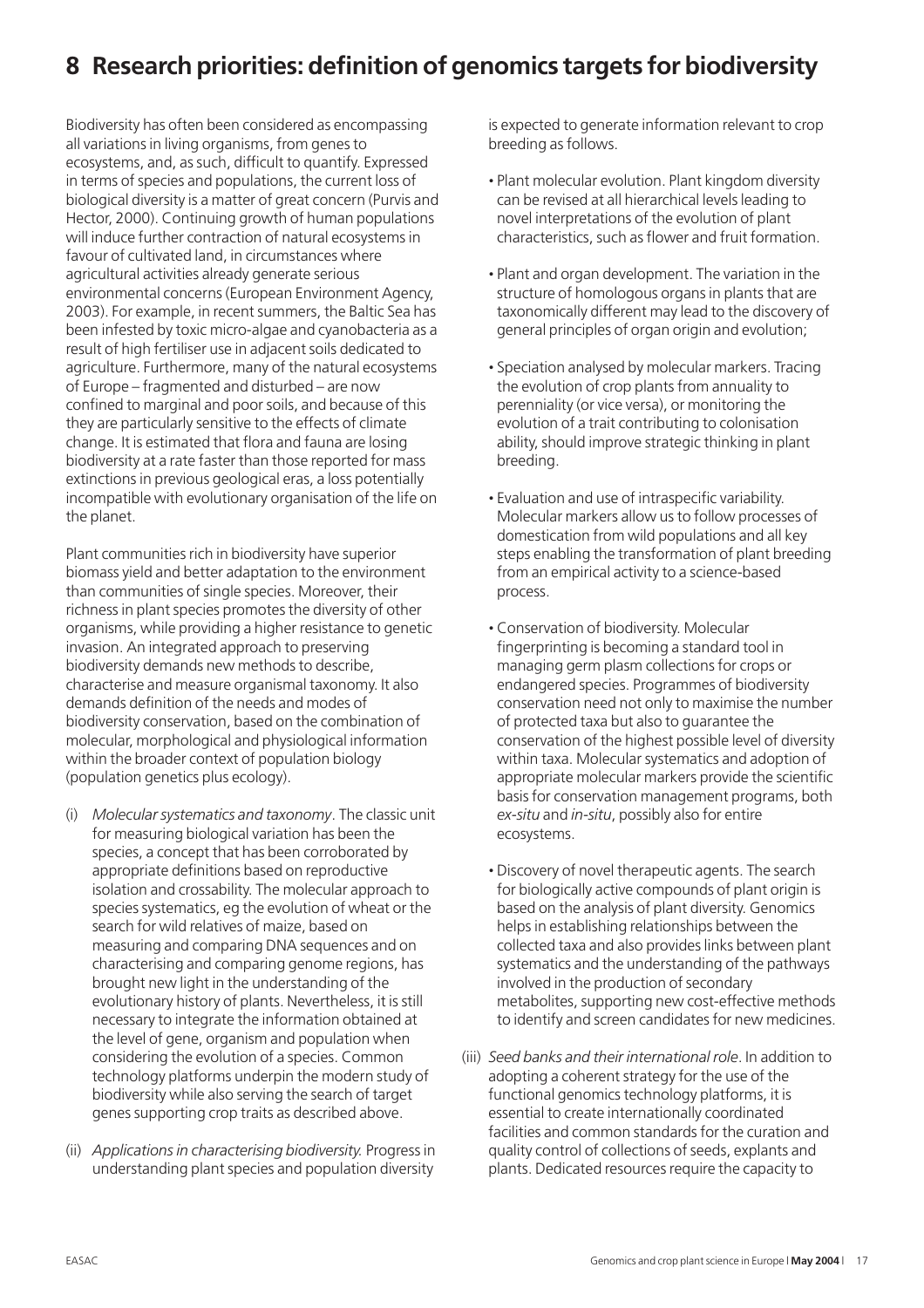conserve and grow taxa requiring different environmental conditions. An EU commitment to biorepositories (plant samples plus their genomic data) could become a central part of a global network of Biological Resource Centres, as proposed by OECD (European Commission, 2001) and would be augmented by the shared databases envisaged by the Global Biodiversity Informatics Facility (www.gbif.org). This GBIF is conceived as an interoperable network of biodiversity databases and analysis tools. Its value lies not just in the dissemination of data and in the sharing of best technical practice, but also as a route to crossdisciplinary training, to reinforcement of EU-US-other

international networks and to the generation of new collaborative programmes.

It would also be relevant for the EU to evaluate the impact of the Convention on Biodiversity on germ plasm use in plant breeding. It is important to ensure, when trying to protect developing country interests in medicinal plants and local crops, that the international collection of genetic resources necessary for agricultural progress is not inhibited. The impact of the new International Treaty on Plant Genetic Resources for Food and Agriculture should also be assessed, in this respect (Kennedy, 2003), as a responsibility of the Commission.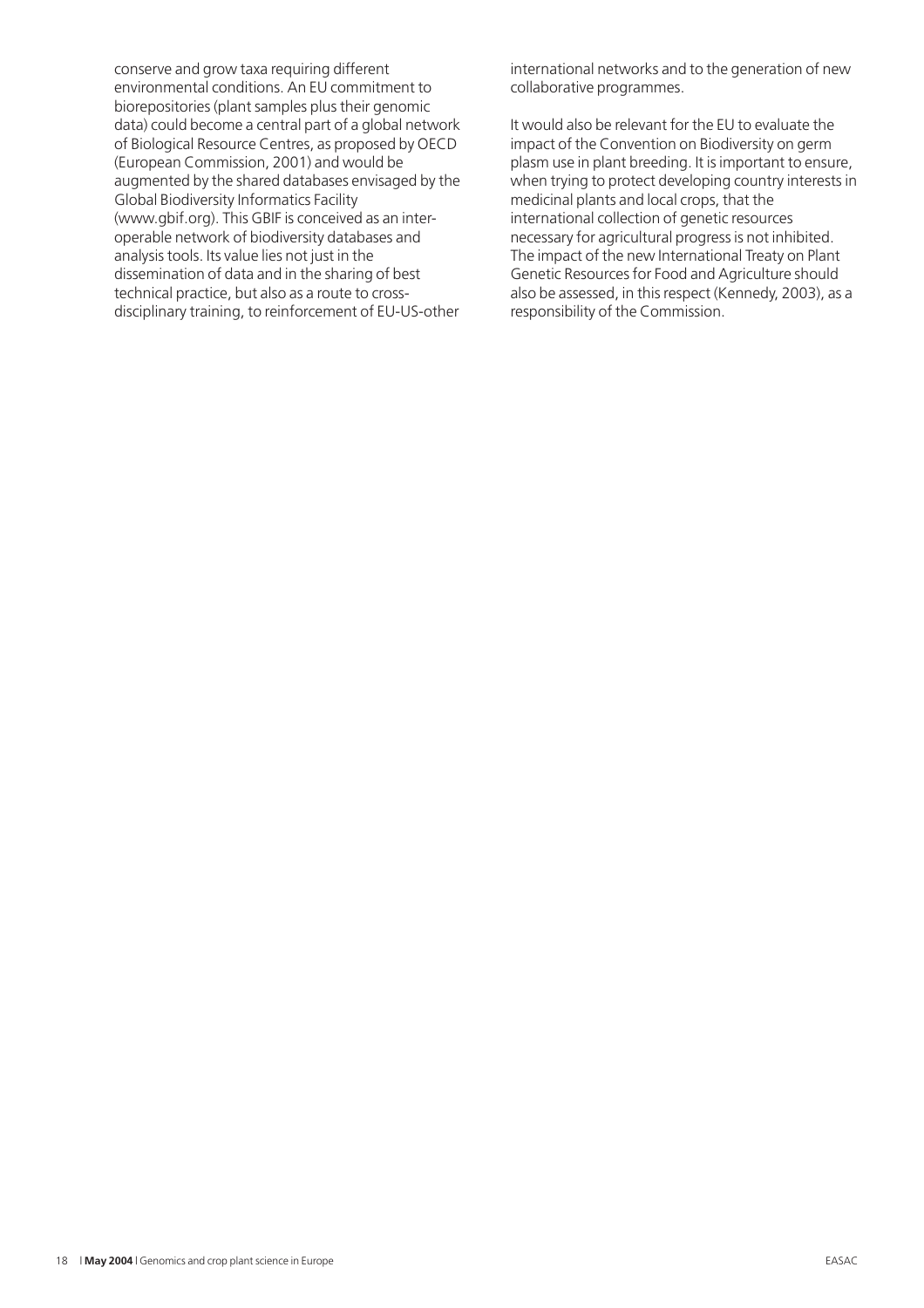#### **9 Policy constraints on novel applications: non-food use of crops**

As discussed in #4(iii) (new green industries), there is a broad range of other potential applications of crop biosciences that may support and create new EU industries. This chapter discusses additional examples in order further to illustrate the danger of promising applications being curtailed, not only because of insufficient or uncoordinated research investment in plant science, but also as unintended consequences of other EU policies.

The Common Agriculture Policy (CAP) has often been criticised for constraining industry uptake of agricultural raw materials, thus distorting market prices and supply of commodities. If the new green industries are to prosper, a secure and predictable framework for the supply of raw materials is essential. This supply should not depend on government subsidy but is competitive on world markets. Recent CAP reforms have been beneficial in introducing 'set-aside' regulations for arable crops, permitting nonfood crops to be grown on this land and, thereby, stimulating the novel energy and industrial supply uses. We welcome this process of reform.

EU legislation also restricts the desirable use of renewable raw material in other ways. For example, the use of natural fibres as composite materials is undermined by recycling quotas, as highlighted by the work of the UK Government-Industry Forum on non-food uses of crops (see below). In some cases, the scientific priority is for more R&D (although not necessarily in genomics) but in others the priority is for the informed scientific community to work together with policy-makers to explain, to potential end-users, what is already achievable in novel applications. What is needed is a coherent strategic viewpoint and supportive legislative framework, as described in this report, to encourage the major opportunities for non-food uses of crops across the EU. This will require attention by multiple DGs and the European Parliament and, possibly, might be addressed in the first instance as a broader issue by the Technology Platform (see chapter 12). The identification of yet more opportunities will depend on continuing investment in plant sciences.

(i) *Biopackaging*. Globally, only about half the packaging used in the world is derived from renewable materials. Increasing this proportion would conserve resources and decrease the disposal of waste to landfill sites; but it is important to avoid increased production costs and energy consumption when using renewable materials.

Less than 0.1% of European polymer production is currently from biological materials (mainly starch). R&D is necessary to address why biomaterials have a poor performance. Changes in the EU quota (for example of potato starch) might be necessary to support market pull.

Environmental advantages will accrue if packaging waste from industry and from domestic uses is identified for composting where appropriate, rather than for disposal in landfill sites. Biomaterial colour coding could be mandated and segregated procedures supported by incentives/tax penalties.

In addition to the R&D agenda for optimising starchbased and oil-based polymers, it is important to initiate lifecycle economic comparisons of conventional and bioplastics, for example in terms of the fossil fuel consumed during manufacture.

(ii) *Wheat secondary products*. In furthering the aim of total utilisation of major crops, various new applications are foreseen for wheat – bioethanol, starch – and wheat-straw for paper pulp and for construction material and composites.

Industrial applications of starch range from packaging to cosmetics, surfactants, adhesives and coatings – generally, where significant industrial R&D in the fine chemical area exists and the opportunities are being exploited.

Wheat straw used as structural building blocks and infill for walls offers low environmental impact and energy consumption. But it is unfamiliar to the construction industry, consumers and regulators across the EU, and is further hampered by lack of skill in using the material. What is needed is EU leadership to raise awareness.

(iii) *Composite materials*. Natural fibres from hemp, flax, jute and plant leaves offer advantages over traditional materials (glass and, to an extent, wood) in terms of reduced weight and environmental sustainability.

Industry demand is led by the automotive sector, about 30 000 t (60% in Germany), estimated to grow to 100 000 t by 2010 (100 million Euro market). But the End of Life Vehicle Directive, which sets recycling targets, may constrain market development.

To promote use of renewables, the cited Directive should be reviewed. Enhancing productivity and functional performance of crops also requires reexamination of CAP subsidy support and current legislative constraints on planting area, permitted varieties and harvest date (to allow cultivation most appropriate to local climate).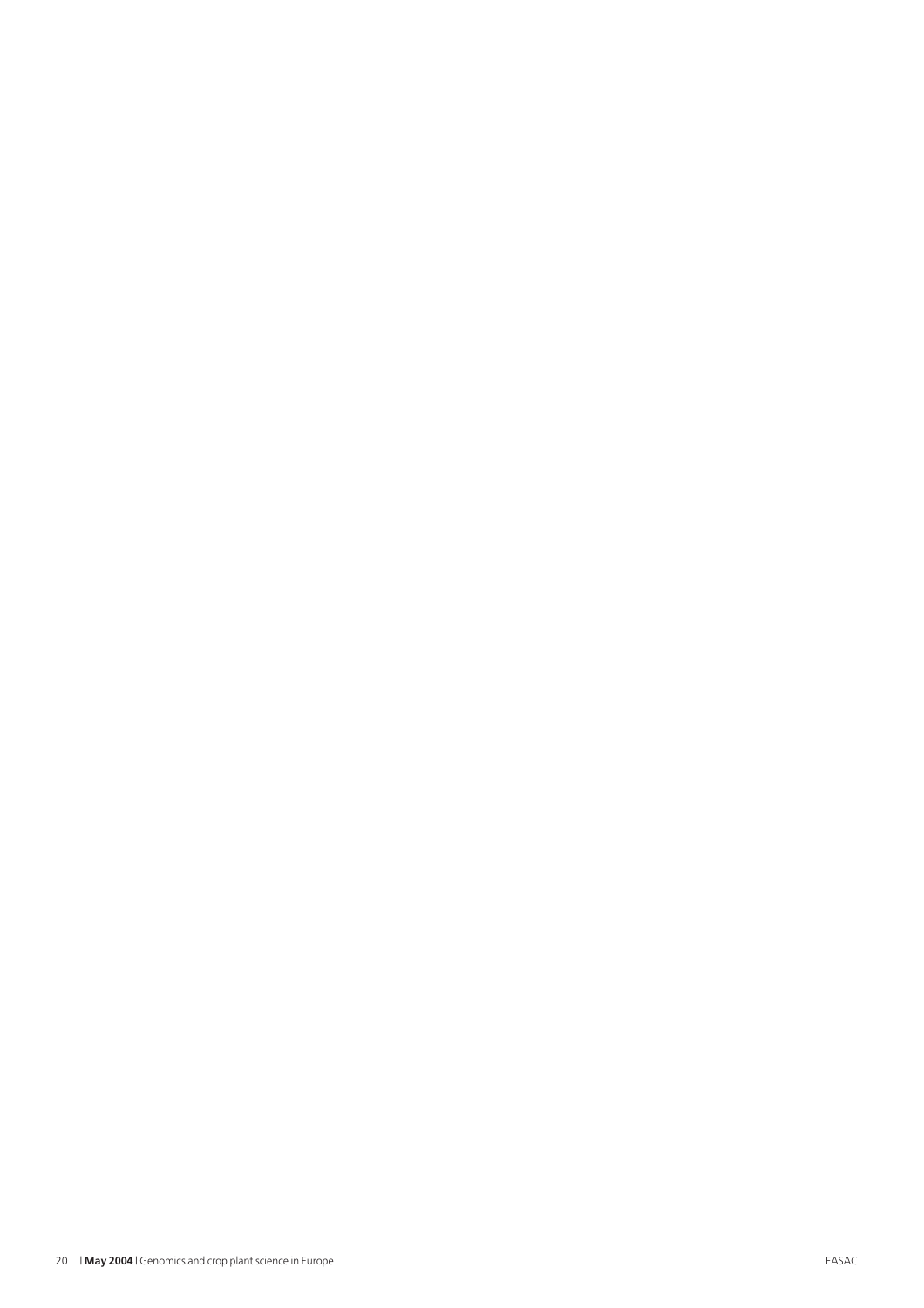#### **10 Providing the right conditions for crop plant genomics research and its applications**

(i) *Cost-benefit issues for choice of public investment in research*. Policy-makers in both the Commission and Member State funding agencies must respond to the claim (International Food Policy Research Institute, 2001; International Service for Agricultural Research, 2003) that too little is being invested in plant sciences. A slowdown – or reversal – in growth of agricultural R&D over the past 20 years is a matter of concern because the under-investment gap is growing (International Service for Agricultural Research, 2003). We endorse the view that there should be diversity in types and sources of funding. There must be sustained and stable support to nurture long-term approaches (both to model species and to crops of EU relevance), together with shorterterm, responsive-mode, grants. However, we are concerned about inefficiency when the culture of the research funders differs (for example, between national research councils and government departments). Competitive peer review of investigator-initiated research proposals should rightly remain fundamental to project management, and a case should also be made for longer-term support to address interdisciplinary aspects and the longer experimental cycle in crop systems.

Although many of the pleas for increased investment in plant and crop science emphasise the potential for agricultural innovation, economic feasibility is seldom addressed. Agriculture is an example of a fragmented sector in which market forces generally fail when it comes to the generation of new technologies. The individual private benefit is too small to constitute an incentive to invest the substantial capital required. The outputs of plant genomics research have classic 'public good' characteristics – even though the nearterm goal is innovation – and joint action/government intervention is needed to overcome the market failure.

- (ii) *Supporting private investment and meeting EU competitiveness goals*. In addition to understanding the economic costs and benefits of research, it is important to consider possibilities for incentivising the private sector and for optimising market structure. Broadly, the actions needed to increase R&D investment and to attract and retain companies within the EU, include (International Service for Agricultural Research, 2003):
	- **·**support for technology development (investment in basic science; training of researchers; improving access to knowledge);
	- **·** promoting economy of scale (joint R&D projects; international collaboration);
- **·** enhancing industry structure (anti-cartel legislation to discourage monopolies; patent systems to stimulate private investment);
- **·**sharing best practice for R&D efficiency (structures, management and organisational effectiveness);
- **·** optimising adoption rate (consideration of market structure);
- **·** addressing risk and uncertainty (clear, sciencebased, regulatory measures to incorporate the principle of substantial equivalence for new plant varieties and to relate to the public concerns for the environment; horizon scanning of future developments).
- (iii) *Education and training*. Human resources are an important part of the infrastructure needed if the EU is to strengthen its capability. The increasing requirement for skilled researchers is not just in genomic technologies, important though those are, but also in plant taxonomy, systematics, physiology, biology and quantitative methods. We recommend that the EU consider undertaking an initiative corresponding to the one introduced successfully by the NSF in USA: targeted post-doctoral fellowships in plant science. There is a need for similar initiatives at the PhD level based on longer training programmes including interdisciplinary rotations and joint training programmes across university and industry, and across North–South collaborations.

It is particularly important to disseminate informatics training and resources: by programmes focusing on plant science; by identifying the needs for both young (basic user skills) and established scientists (midcareer training awards); and by organising workshops to inform the research community on accessing tools and databases.

More in generally, across the Member States, there must be mutual acceptance of national training standards, so as to facilitate exchange of young scientists, with promotion of mobility (drawing on best practice in Marie Curie Fellowships). There is also considerable scope for sharing best practice in distance learning and day release schemes for delivering industrial and conversion course training, and in teaching plant breeding as an undergraduate discipline. New university positions are needed at interdisciplinary interfaces, and improved career pathways and recognition for technical support staff.

(iv) *Public-private relationships and knowledge transfer*. Issues for public-private sector partnerships, as for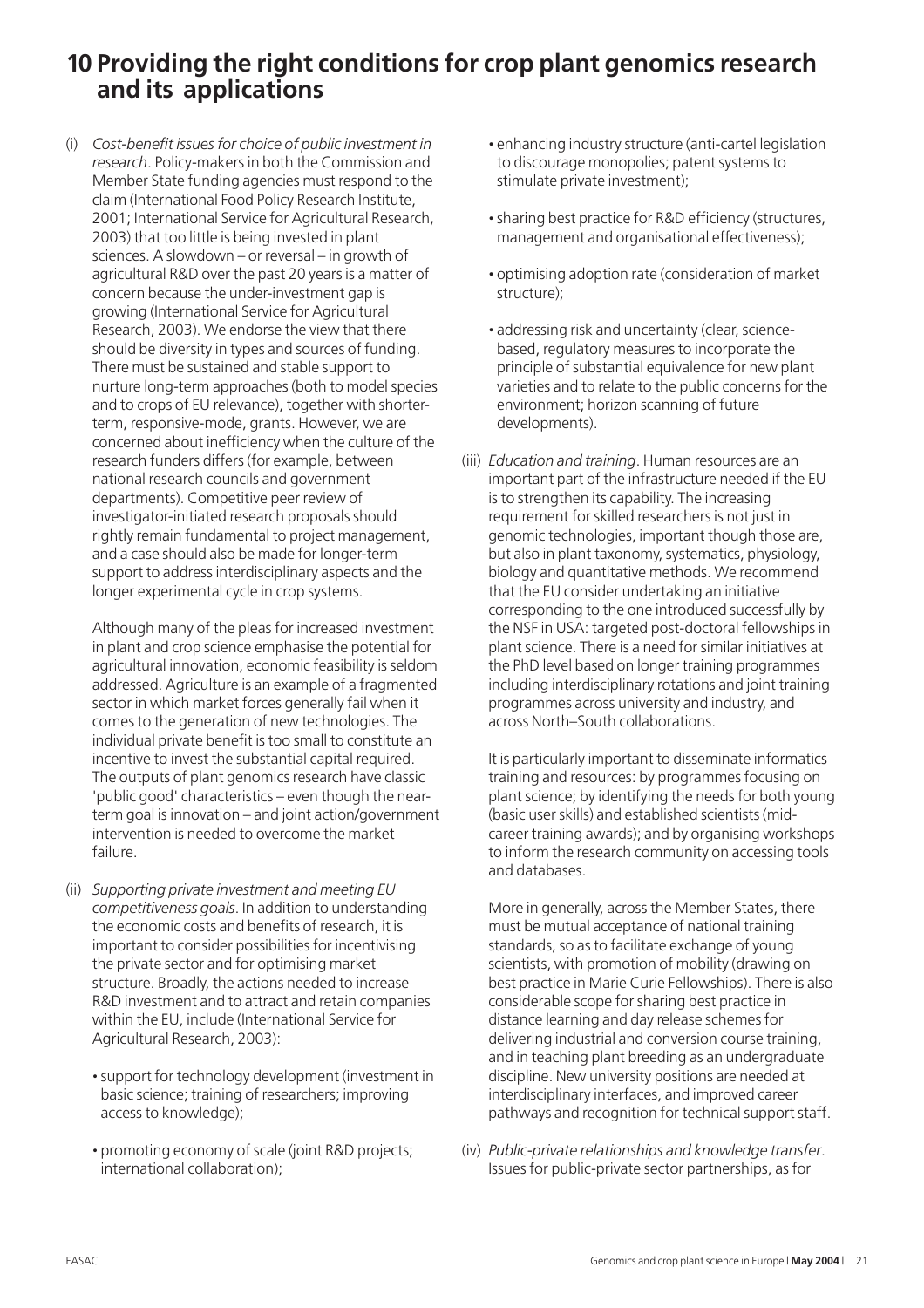education and training, are similar for crop plant genomics, plant breeding and other areas of life science. Indeed, valuable lessons can be learnt from best practice in other sectors: for example, the value of multilateral partnership developed within the SNP (Single Nucleotide Polymorphism) Consortium supporting biomedicine. Plant science has already benefited from pooling of public-private sector genomics information, in the case of the creation of a rice genome draft sequence.

However, these particular developments of the public-private relationships in plant science are in part stimulated by the disappearance of government funding of plant breeding research, both in the USA and EU (Knight, 2003). The example of the UK may be particularly instructive: here privatisation of plant breeding severed the emerging link between breeders and molecular geneticists. At the same time, agribusiness has undergone major consolidation and restructuring, leading to globalisation of priorities and focusing on added-value output traits in the major cash crops such as maize and soybean. Thus, as described, there are relative gaps in R&D invested in field crops and horticultural crops of importance to the EU, particularly concerning input traits that are desirable for a coherent EU strategy but have weaker commercial potential (for example, nutrient and water use efficiency). As plant breeding becomes more science-driven over the next two decades, there must be renewed connections between crop plant genomics research and breeding. This necessitates more 'public good' oriented plant breeding activities, since plant breeding is not very profitable but delivers great value to society. For example, current estimates suggest that the UK wheat seed market is less than 3% of the total farm gate value of wheat, so that increasing wheat yield has relatively little impact on the profitability of seed companies. Public-funded plant breeding efforts would also help to improve public confidence in the use of genomics research for crop improvement (see #10 (vi) below); revitalise training efforts at the plant science/plant breeding interface, and exert a proper control over private sector.

The options for publicly funded plant breeding across EU Commission and Member States now need to be explored, in terms of creating new centres or new networks. But the issue for knowledge sharing is not one only for the public-private sector interface. Within the public sector, there is need to do more at the EU level to share and incorporate best practice relating to the balance of effort in universities, research institutes and applied research organisations. There is an important mission-driven role for the institutes to provide dedicated infrastructure and long-term coherence to crop breeding research. Universities supply a complementary function in research, teaching and

training, and access to a wide range of disciplines. Crop scientists are less well connected, by comparison with the *Arabidopsis* research community, and it is thus important to promote connectivity across research bodies.

(v) *Intellectual property rights*. While the need for public investment in plant genomics and plant breeding research is clear, the magnitude of resources required makes private sector participation essential. The private sector can be induced to invest in crop plant genomics research only if to some degree it can appropriate the results of its research.

The application of intellectual property rights (IPR) to plant varieties has been a relatively recent phenomenon. Plant variety protection (PVP) systems that have emerged over the last three decades allow new plant varieties to be protected on the basis of morphological distinctness, uniformity and stability in time. Given the sequential and cumulative nature of innovation in plant breeding, PVP systems generally allowed for researchers' exemption, so that a variety can be used as initial source of variation in the followon development of new varieties, without the permission of the titleholder. This does significantly reduce the appropriability of returns from a plant variety innovation and, consequently, PVP has been considered a relatively weak IPR measure. Efforts have been made to strengthen PVP to allow breeders to secure a larger share of the returns from their innovation. In the USA, Japan and Australia it is now possible to obtain utility patents for plant varieties. This development has, however, been perceived as damaging to public plant breeding programmes.

Protection of genomic information per se has also been controversial. During the early phase of technology development, numerous gene sequences were patented with excessively broad claims (and some feared an undermining of the traditional distinction between an invention and the discovery of a principle of nature), Conversely, *Arabidopsis* patent claims extended only to *Brassicas*, although extra work might have enabled expansion of claims to other crops. Patent authorities are now applying more stringent examination of claims for function, novelty and inventive efforts.

The rise in patenting of genomic information has been particularly marked in the US and Japan and covers gene sequences, tools and technologies. It has been estimated that US entities (companies, research institutes, universities) own 90% of US agrobiotechnology patents and more than 50% of European patents (Kalaitzandonakes, 2000).

Patent policy can have many impacts: it provides incentives to innovate and disclose new knowledge, but a proliferation of patents and licences may also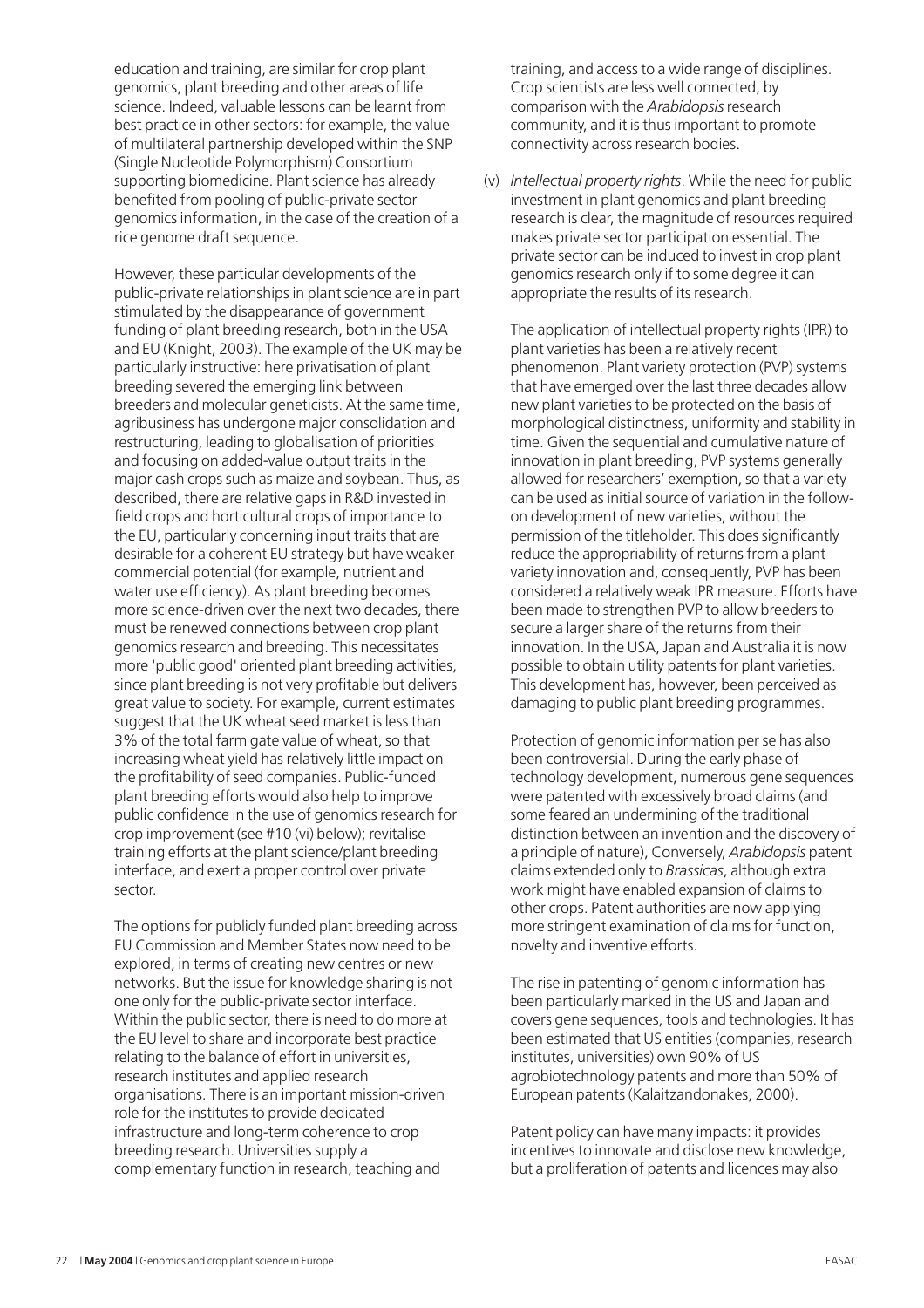cause increasing difficulties for start-up companies and public institutions to participate in leading innovation (International Food Policy Research Institute, 2001). It should also be admitted that some universities have been weak in their negotiations with companies, when granting exclusivity without guarantee that the patent will be effectively worked. If ownership of IPR is diffuse and uncertain, multilateral negotiation becomes difficult and the invention is under-exploited because of the high costs of the access. The Royal Society (UK) has recently emphasised that if patents are too broad in scope, they block other researchers from carrying out related work, and the Society recommends that public authorities should make explicit to patent offices their duty to examine patent applications appropriately rather than to strive to grant as many patents as possible (The Royal Society, 2003).

It has been proposed (Knight, 2003) that the power of conventional plant breeding will be boosted by marrying it to genomics and other molecular genetic technologies only if there is a concerted effort to break at least in part the current proprietary approach to IPR. This concept of open access to genomic information was seen as particularly applicable to US R&D efforts (Knight, 2003), but equivalent issues can be raised for the EU.

We recommend that these issues continue to be reviewed as part of the European Commission watching brief on biotechnology patenting and impact analysis of the current Biopatenting Directive. An additional access issue exists: plant breeders need to have access to a comprehensive and wide pool of genetic diversity, but are currently inhibited by the Seeds Directive. This risks reducing the number of vegetable and fruit cultivars remaining in cultivation

because registration of a cultivar under the Directive is costly, and there is little incentive to register rarer, less commercial cultivars.

(vi) *Building public trust*. There has been concern – shared by scientists, industry and public policy makers – that the controversy over GM crops will hold back advances in other areas of plant genetics and genomics including applications that can improve conventional plant breeding. In order to capitalise on expected research advances in plant science, it is essential to progress public engagement on both scientific and socio-economic issues across a broad front: plant genomics and genetics, plant breeding, food production, food security, novel applications (European Commission, 2003). For example, it is poorly appreciated that use of genomics research as a tool in 'fast-track' breeding could increase and not decrease genetic diversity. While advances in plant genomics research open up applications for both conventional agriculture and GM crops, this report has concentrated on the former. It is important for the public to recognise the difference between the approaches exemplified in this report and GMO/transgenic approaches.

We recommend that the issues for plant science continue to be considered as a priority for the European Commission initiative Science and Society. However, while trust is essential to the success of any relationship (including those key interfaces identified by EURAGRI), it can be argued (O'Neill, 2002) that the recent culture of accountability, intended to increase trust, in fact does the opposite, through excessive bureaucracy and contradictory or unrepresentative targets. What is required, instead, is better governance without unnecessary centralised micromanagement.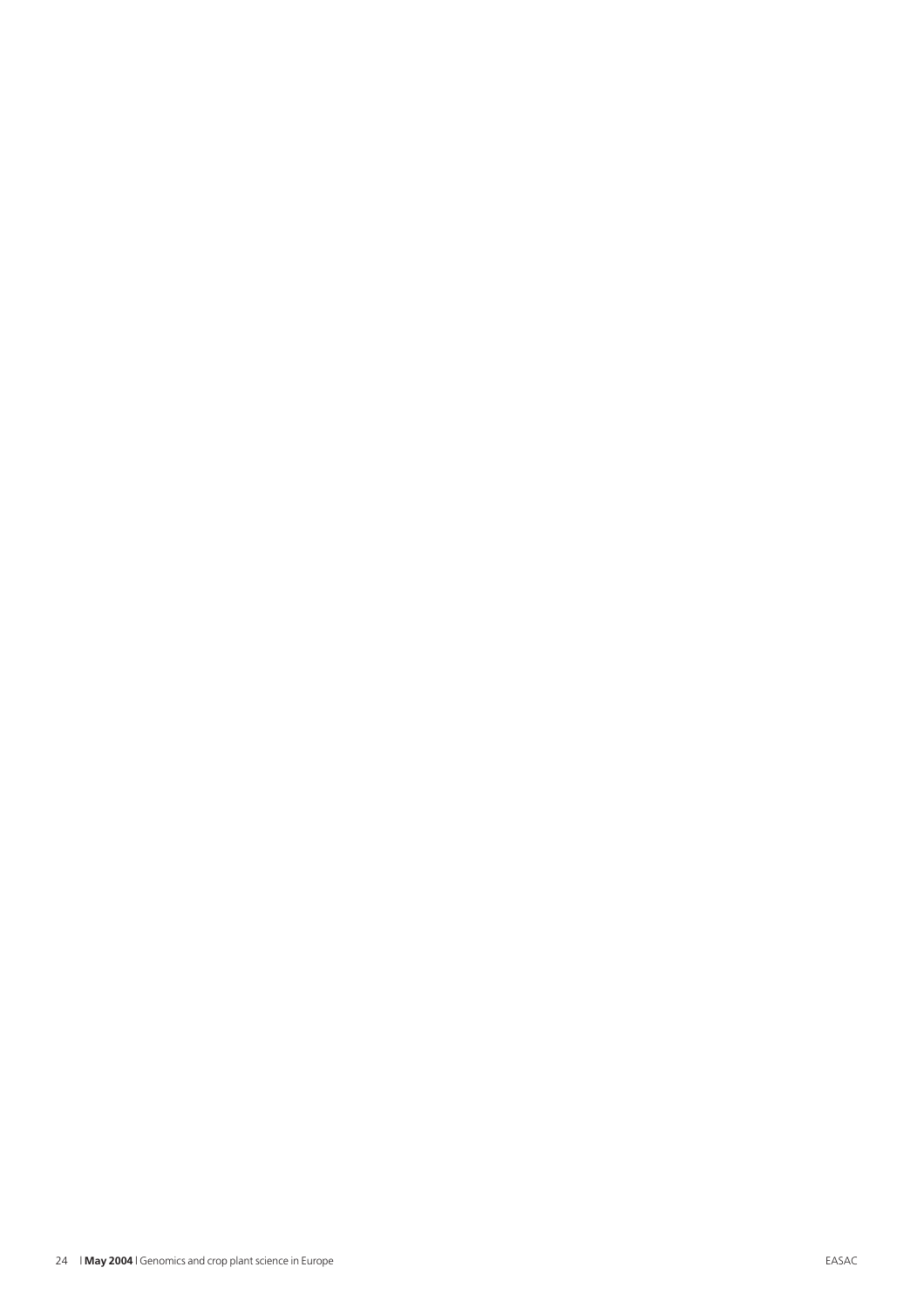#### **11 The global policy domain**

The strategic issues for EU capability in plant science and crop breeding must be considered within the context of global policy developments. According to the 'positive reform agenda' (OECD 2003), encompassing trade liberalisation, the Uruguay Round, and promotion of environmental sustainability, there will be an increasing pressure to reduce forms of agriculture support that distort markets or require trade protection. The challenge is to find ways for agriculture efficiently and profitably to produce sufficient and safe food (and non-food crops), without harming the environment and degrading natural resources.

Traditionally, CAP provided substantial production-linked support, with mixed effects on environmental quality. The reform of agriculture policies and trade liberalisation has started to alter the signals to EU farmers – and these changing policies can capitalise on the research advances outlined above, if a coherent innovation strategy across the EU is implemented. However, the immediate influence of CAP is likely to lead to an intensification of farming practices in the accession countries, unless the EU rapidly prioritises sustainable farming (European Environment Agency, 2003). Moreover, the cohesive policy objectives must extend far beyond research and agriculture, for example to encompass energy, chemicals and recycling policies in the context of novel applications for non-food crops.

Some scientists perceive a substantial part of the justification for investment in crop plant genomics research to be the potential benefits that might accrue for developing countries. This report makes clear that crop plant genomics research will be of direct relevance and benefit to EU agriculture. But it is also important for the EU to consider the potential of research for developing countries (European Commission, 2002a), especially with regard to crops that may not be of interest to the private sector. However, in examining the benefits for developing countries, the heterogeneity of these countries, in terms of their research capacity, needs to be acknowledged.

Byerlee and Fischer (2002) propose a typology of national agricultural research systems (NARS) that classifies developing countries in one of three groups. Type 1 NARS include countries such as China, India, Mexico, Brazil and South Africa, with strong capacity in molecular biology, that can develop the new tools for their specific needs.

Type 2 NARS only have the capacity to apply molecular tools developed elsewhere, while a large number of countries (Type 3) have no capacity in molecular biology and very fragile capacities in plant breeding.

EU crop plant genomics research would benefit the three categories of countries in different ways. Type 3 NARS will benefit from EU research only if this research produces plant varieties that can be directly introduced – so the benefits will materialise only if the EU deliberately prioritises this objective. For example, the EU might champion applications for improving 'orphan' crops such as cassava and tuberous legume species of South America. By contrast, Type 1 and 2 NARS are likely to benefit from EU plant genomics research through the use of newly developed tools. This will depend on the level of access to these tools that the regulatory environment will permit. The challenge for the EU is to consider developing countries as partners in technology generation/transfer (European Commission, 2003) and to promote access to genomic information and research tools, even as they become increasingly subject to private ownership and control within a strengthened and harmonised regulatory regimen.

It is important to learn from best practice in current partnerships using EU funding – for example, the projects with Indonesia, Malaysia and the Philippines that have promoted the molecular linkage maps for coconut and oil palm, and from initiatives in training (for example, the University of Ghent Institute of Plant Biotechnology for Developing Countries). The EU should consider the potential for global collaborative research initiatives exemplified by the recent donation of the Gates Foundation in support of innovation in traditional plant breeding methods (HarvestPlus with IFPRI – especially wheat, rice, cassava, legumes, maize; enrichment targets for vitamin A, iron and zinc). We also endorse the general points made by the recent report from the InterAcademy Council (Inventing a Better Future, 2004), which emphasises both the importance of building capacity in science and technology in agriculture and the importance of coordinating international efforts. This InterAcademy Council report is recommended as a comprehensive discussion of the broad approaches needed to build capacity and as an introduction to the practical opportunities available to achieve those ends.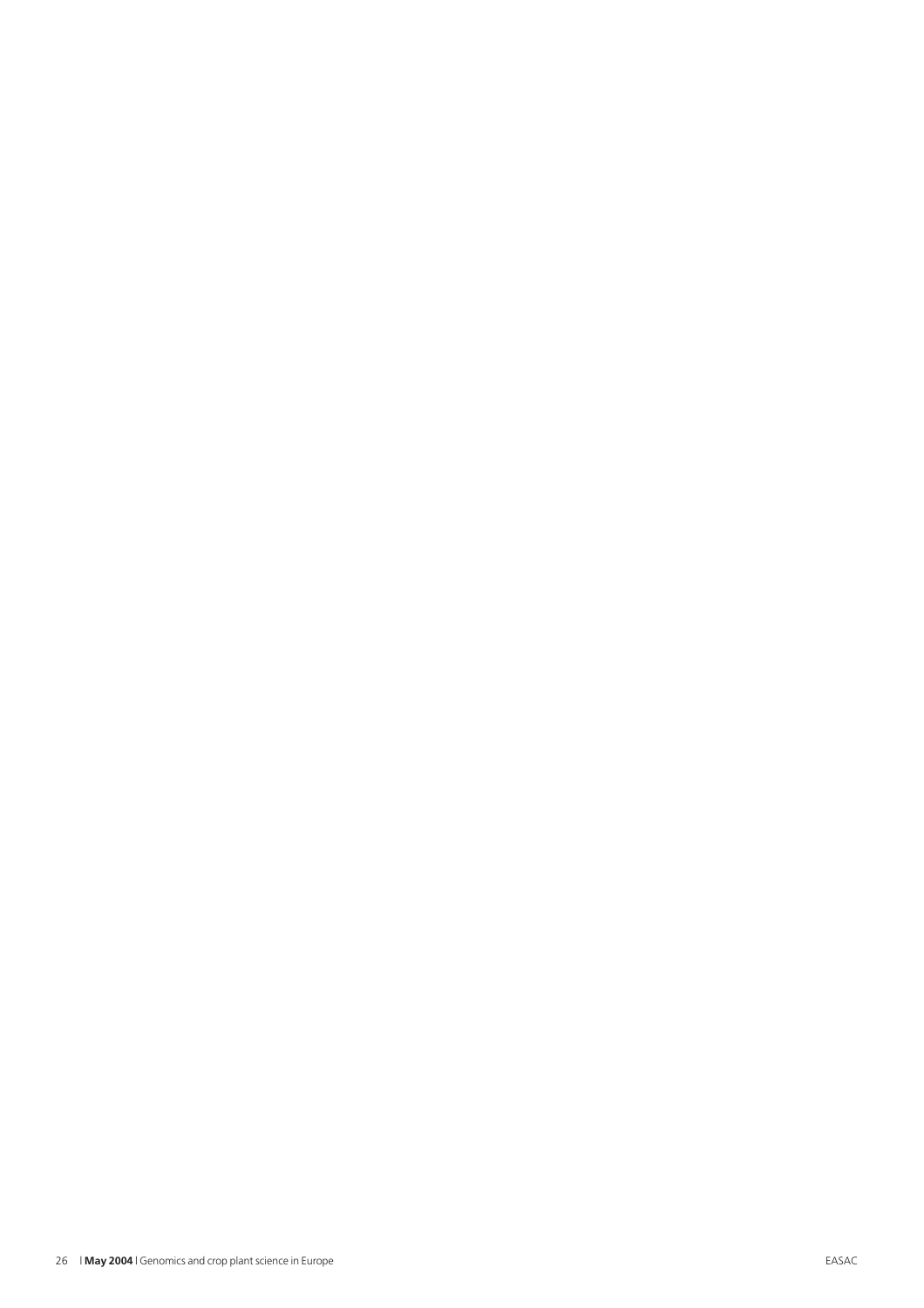#### **12 Developing the strategic framework**

When considering how crop plant sciences can contribute to EU competitiveness and sustainability, many drivers in addition to science push have to be taken on board: public expectations, changing demographics, regulatory developments, litigation, new competitor countries, market structure. But sound science must be at the heart of policy-making.

We greatly welcome the Plant Genomics Technology Platform announced at the Heads of State European Council meeting in 2003. We support the aims of the Platform in mobilising all stakeholders (researchers and funders, farmers, industry, NGOs) to identify the opportunities for Europe and prepare the ground for political acceptability by showing how this technology can and will affect our futures. We hope that our report will help to inform and take forward this Platform – not just at the EU level but also at EU Member State level, and in collaboration with other international partners. We urge the Platform to consolidate new thinking across a broad front:

- **·** building on ERANet, with immediate effect on Framework Programme 6 funding choices and seeding ideas for Framework Programme 7;
- **·** developing the strategic options for the private sector;
- **·** confirming the priorities for societal needs: food quality, environment (and remediation), biodiversity, developing countries assistance, novel applications;
- **·** facing key challenges: informing consumer views, appropriate science-based regulation of markets, coordinating R&D initiatives.

EASAC should be involved in these continuing efforts.

One of the issues for the Platform and related efforts is how success should be measured. Many different performance criteria are available and a portfolio approach to measuring outputs, outcomes and impact is recommended: publications, patents, citations; trained staff and their mobility; development of new technologies, tools and standards; uptake of research by companies; reduction to practice in plant breeding; value creation from the new applications; rural income, infrastructure, employment and economic development; contribution to balance of trade.

In publishing this report, EASAC confirms that there is a major opportunity for the EU to generate new knowledge on crop plants, to apply that knowledge to plant breeding and, thereby, to contribute to competitiveness and other societal goals. The EU will succeed in this strengthening of its capability only if it is committed to identifying the highest priorities for excellent research, what is feasible and what are the best pathways with which to pursue those priorities. Crop biology and crop improvement should be the overarching themes, with twin goals for the reduction to practice: translating from genomics research on model plants to crops, and from crop science to plant breeding. To achieve this, the EU will need a coherent strategy for generating new knowledge, bringing together the different research communities, sharing best practice and clarifying what added value can be delivered at the European level.

In this report, we have discussed some specific research priorities: for genes and traits, technology and tools, and for addressing societal needs and market opportunities. It is important to take a long-term perspective in order to make the case for the emerging research agenda, but also to be aware of likely new competitor countries. We have also highlighted the importance of addressing the wider framework that is necessary for EU innovation: building in the necessary elements for human resources, public engagement, regulatory regimes, technology assessment, intellectual property protection and costbenefit analyses.

We have focused on major crops. There is more to be done to identify research priorities and policy issues for other areas, for example pasture and forest trees, where there may be more variability between Member States. What we have also not attempted here is the detailed analysis necessary to quantify R&D investment requirements and the potential impact on competitiveness, because we do not wish to pre-empt either the thorough ERANet review of Member State activities and opportunities for alignment or the collective debate across all stakeholder groups that will drive the progress of Technology Platforms. But, as a first step, by identifying research priorities and applications across a broad front, EASAC intends that the present report will help to stimulate ongoing discussion across Europe.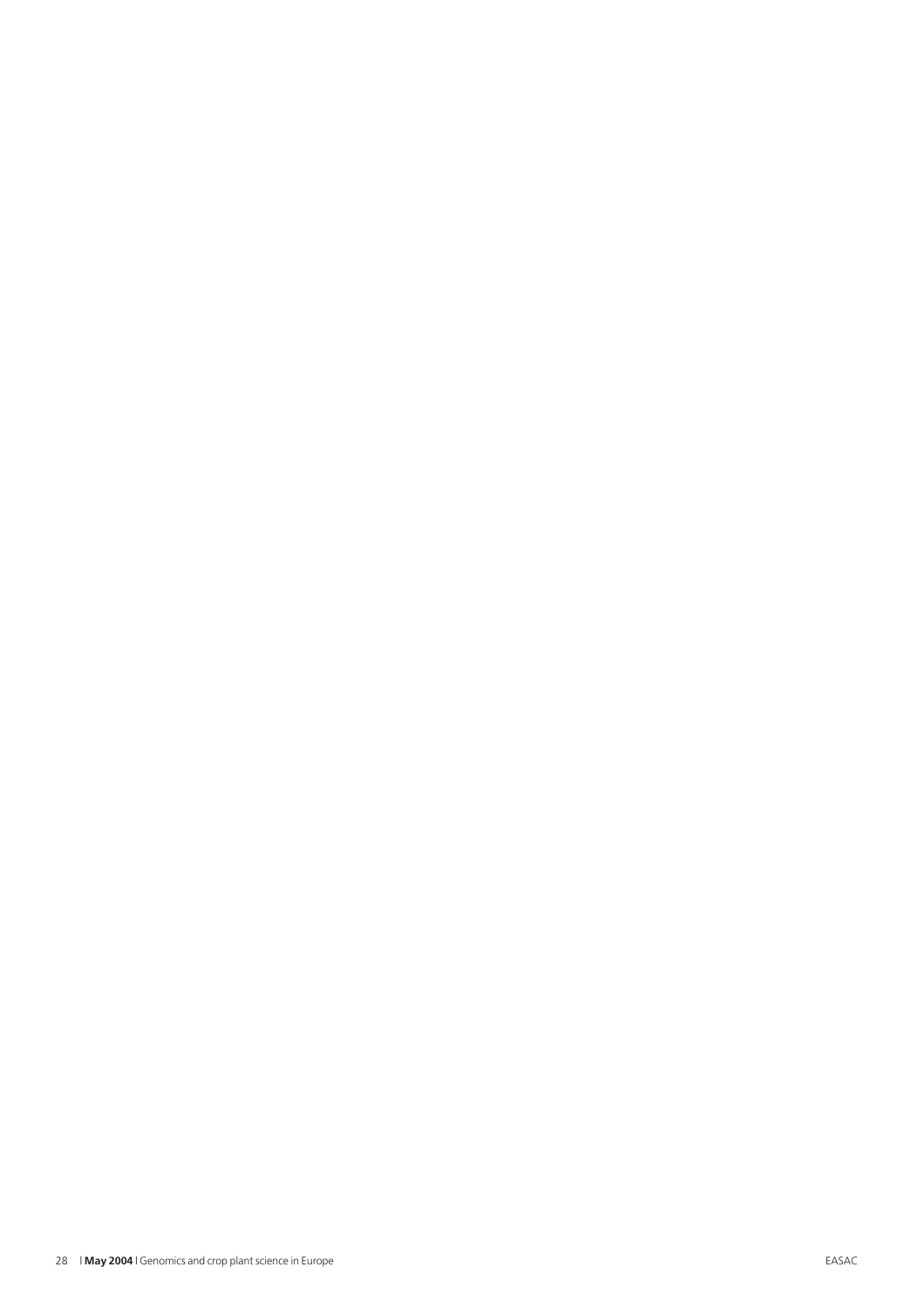#### **Annex 1 References**

Byerlee, D. and Fischer, K. (2002). Accessing modern science: Policy and institutional options for agricultural biotechnology in developing countries, World Development 30, 931-948

Chemical Industries Association (2003). Trends and research priorities for the chemical industry

Dangl, J.L. and Jones, J.D.G. (2001). Plant pathogens and integrated defence responses to infection, Nature 411, 826-833

Department for Environment, Food and Rural Affairs (UK) (2002). Annual report of the Government-Industry Forum on non-food uses of crops

ERANet (2003). European research area plant genomics

European Commission (2001). EC-US workshop on research infrastructures: new research tools for a life sciences decade

European Commission (2002a). Life sciences and biotechnology: a strategy for Europe

European Commission (2002b). EURAGRI conference: science for society, science with society

European Commission (2003). Towards sustainable agriculture for developing countries

European Commission, Agriculture DG (2003). Prospects for agricultural markets in the European Union 2003- 2010

European Commission, Joint Research Centre (2003). Review of GMOs under research and development and in the pipeline in Europe

European Environment Agency (2003). Europe's environment: the third assessment

InterAcademy Council (2004) Inventing a Better Future. A strategy for building worldwide capacities in science and technology

International Food Policy Research Institute (2001). Agricultural science and technology indicators initiative: slow magic – agricultural R&D a century after Mendel

International Service for Agricultural Research (2003). Briefing paper 60: under-investment in agricultural research and development revisited

Joint Committee of the Italian National Academies of the Lincei and of the Sciences (2003). Plant biotechnology and GM varieties

Kalaitzandonakes, N.G. (2000). Agrobiotechnology and competitiveness, American Journal of Agricultural Economics 82, 1224-1233

Kennedy, D. (2003). Agriculture and the developing world, Science 302, 357

Knight, J. (2003). A dying breed, Nature 421, 568-570

Morgante, M. and Salamini F. (2003). From plant genomics to breeding practice, Current Opinion in Biotechnology 14: 214-219

National Science Foundation (2003). National Plant Genome Initiative Progress Report (www.ostp.gov/NSTC/html/npgi2003/executive.htm)

OECD (2003). Policy brief: agricultural policies in OECD countries: a positive reform agenda

O'Neill, O (2002). Reith Lectures 2002: A question of trust (www.bbc.co.uk)

Porceddu, E. (1999). Agricultural production and natural resources, GT Scarascia Mugnozza et al (Eds), Genetics and breeding for quality and resistance, Kluwer Academic Publishers, The Netherlands, 377-396

Purvis, A. and Hector, A. (2000). Getting the measure of biodiversity, Nature 405, 212-219

Rokas, A., Williams, B.L., King, N. and Carroll, S.B. 2003. Genome-scale approaches to resolving incongruence in molecular phylogenies. Nature 425: 798-804

Ronchi, E (2003). New technologies for foods and nutraceuticals: emerging trends and regulatory issues, in OECD Conference on changing dimensions of the food economy: exploring the policy issues (The Hague, February 2003)

The Royal Society (2003). Keeping science open: the effects of intellectual property policy on the conduct of science

Royal Society of Edinburgh (2003). Evidence submitted to the EASAC Working Group on crop plant genomics

US-EC Task Force on Biotechnology Research (2001). Forecasting the future of biotechnology, National Science Foundation